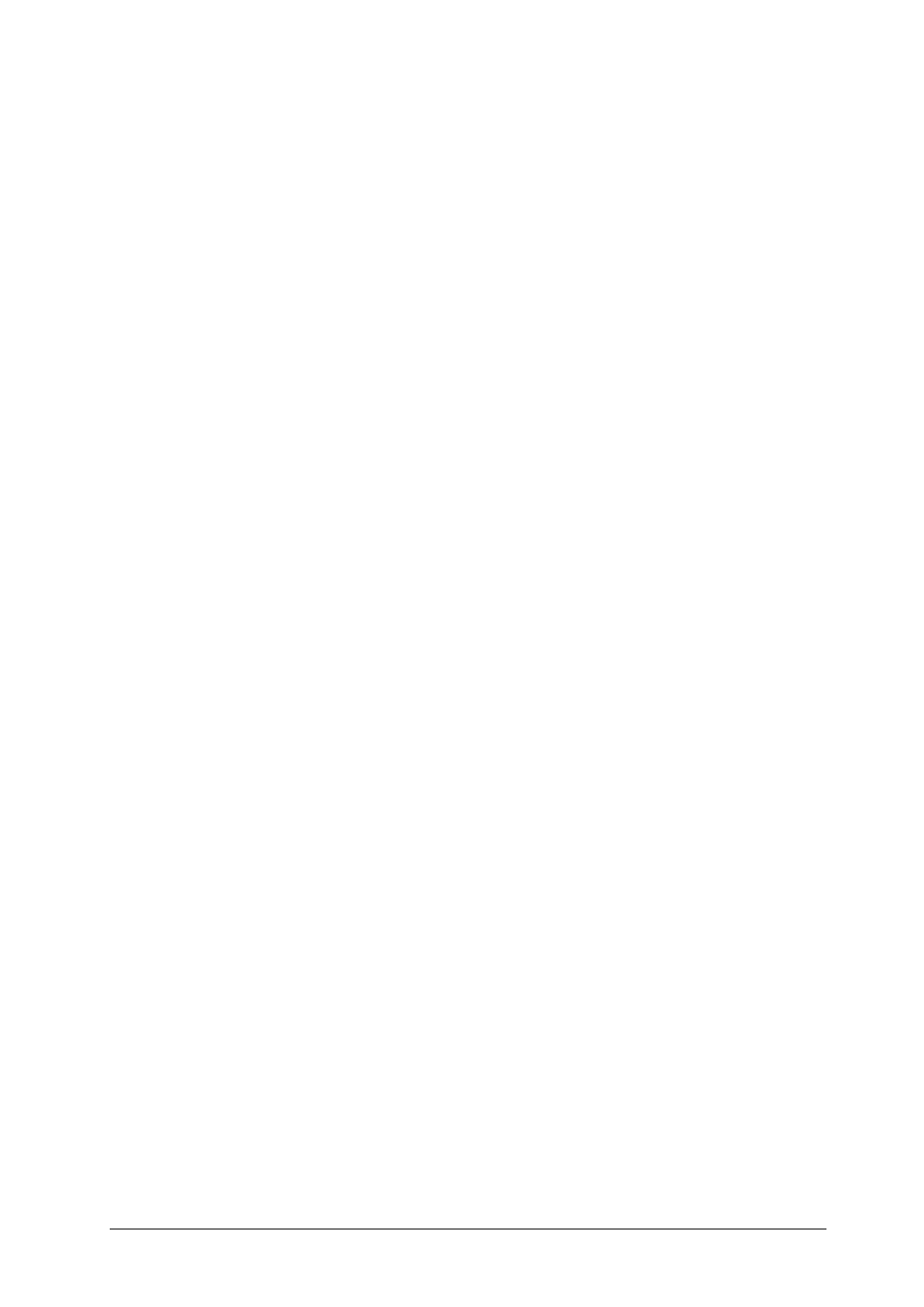# **Table of Contents**

| 1. Definitions of general surveillance terms used in animal health                  |  |
|-------------------------------------------------------------------------------------|--|
|                                                                                     |  |
|                                                                                     |  |
|                                                                                     |  |
| Appendix 1 – Participants at the pre-ICAHS workshop held in May 201125              |  |
| Appendix $2$ – Others included in the circulation of the draft workshop outputs .26 |  |
|                                                                                     |  |
|                                                                                     |  |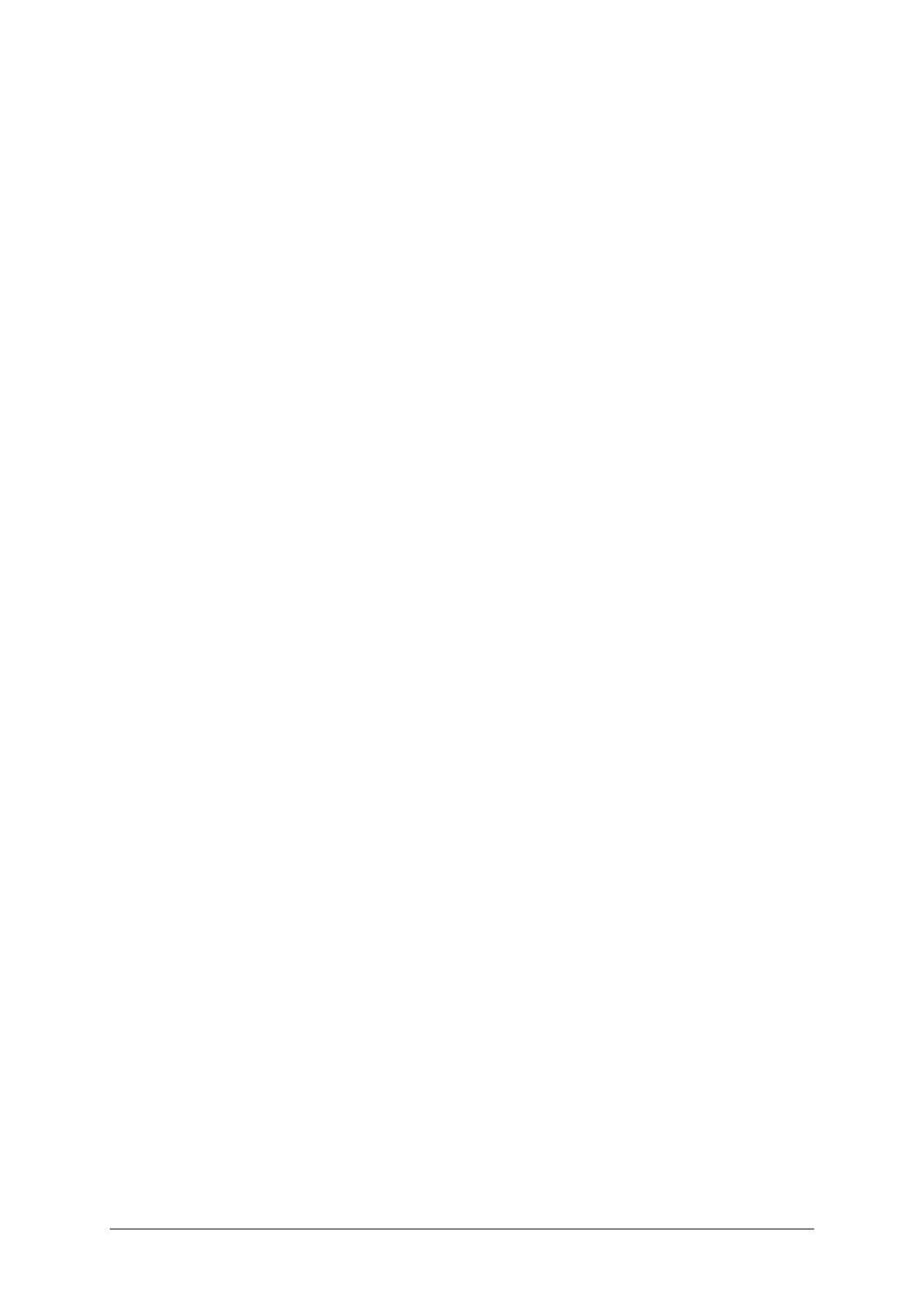### <span id="page-5-0"></span>**Introduction**

This document provides definitions of general animal health surveillance related terms and lists of characteristics that can be used to describe surveillance activities and attributes that are useful to evaluate these activities. The aim of producing this summary of animal health surveillance terminology is to facilitate communication between those commissioning, designing, implementing and contributing to surveillance activities. This will provide a common understanding of these different surveillance activities so that they can be clearly described. Agreed descriptions of surveillance activities will facilitate comparison and evaluation of these activities thus contributing to the design of appropriate surveillance systems for different surveillance purposes and situations.

The terminology proposed in this document has been developed based on the terminology used by others in both the public and animal health fields (see reference list) as well as in discussions at two international animal health surveillance workshops held in August 2009 and May 2011. The definitions included in this document are based on those developed at the second of these workshops which was held prior to the International Conference on Animal Health Surveillance (ICAHS) in May 2011. These definitions were then modified based on comments received from workshop participants (appendix 1) and others with an interest in animal health surveillance methods (appendix 2). The definitions were then reviewed by individuals or groups from different countries and disciplines (appendix 3) to identify any inconsistencies between the definitions proposed and those currently used in their country or field of expertise. The first version of this report was produced and distributed on the ICAHS and Animal Health and Veterinary Laboratories Agency (AHVLA) websites in December 2011. A further review of the definitions included in the report was carried out during the production of an article for Preventive Veterinary Medicine (PVM) to describe the methods used to develop these definitions and a discussion of the decisions made. This version of the report was distributed in July 2013 based on the revisions made during the production of the article for PVM. Some ideas from the results of ongoing discussions about surveillance terminology that have taken place as part of an EU funded collaborative project (RISKSUR) were also incorporated. The discussions within this project are likely to inform further improvements in the definitions of surveillance related terms. The ICAHS conference in May 2014 would provide an opportunity to review and update the definitions included in this document based on the work being carried out in RISKSUR and incorporating contributions from others with an interest in surveillance terminology.

The document is designed as a reference document including detailed definitions for a variety of terms that have been used in the animal health surveillance field. Only a selection of these definitions may be required by individual users and these may need to be adapted to suit their own circumstances or needs. This document provides a summary of how others in the animal health surveillance field are using these terms, the intention being to provide a comprehensive summary of the terms that are currently used to enhance understanding and reduce confusion. Any remaining inconsistencies in the use of these terms which were identified at the workshop or in subsequent reviews have been highlighted in footnotes.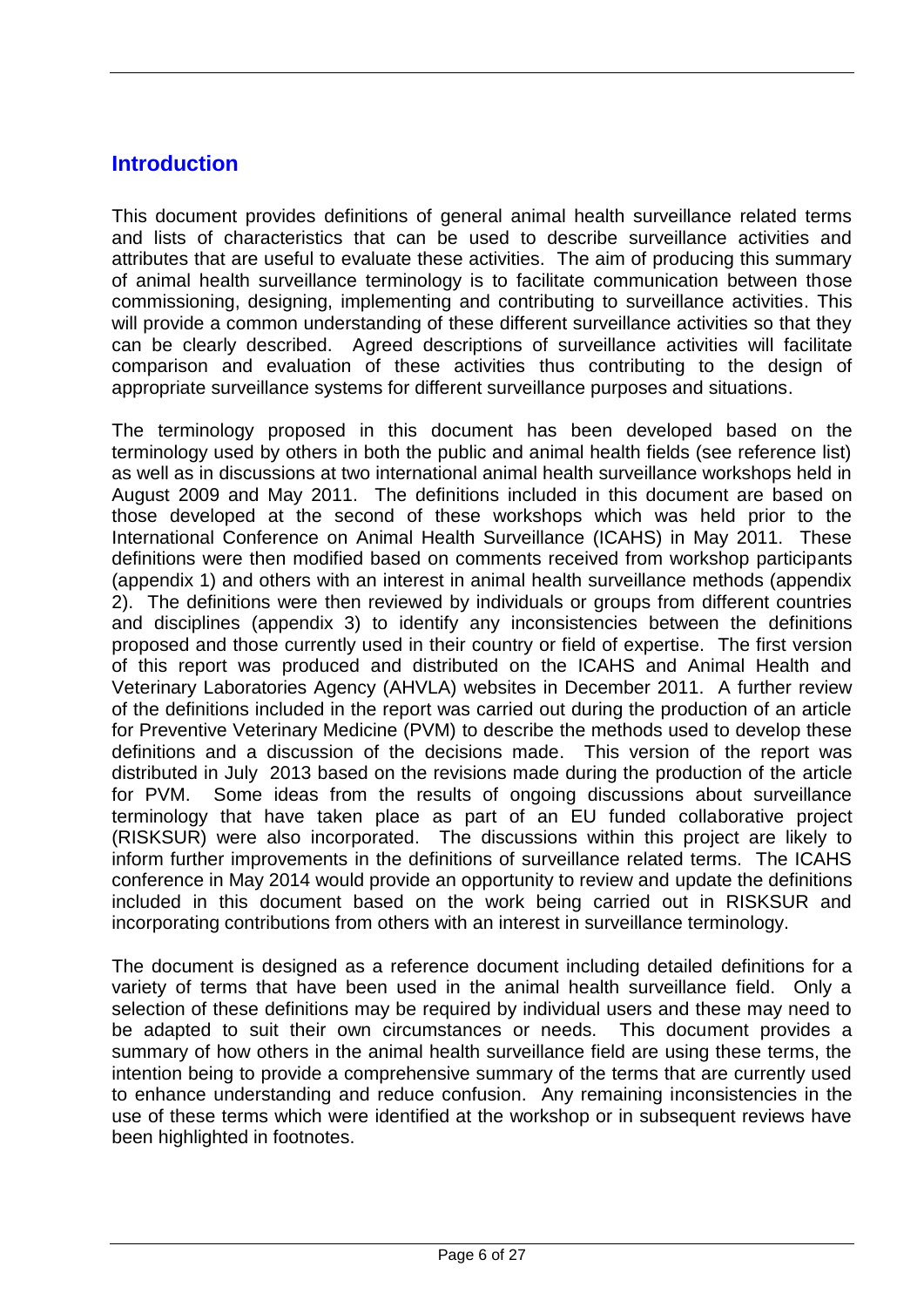### <span id="page-6-0"></span>**1. Definitions of general surveillance terms used in animal health surveillance**

Animal health surveillance provides essential information to allow action to be taken to protect animal health and welfare. This is also closely linked with the protection of human health. In addition the detection of hazards in human populations may contribute to the detection of hazards in animal populations. This close link between animal and public health surveillance has been acknowledged in the 'one health' initiative.

This section of the document first provides definitions of surveillance and monitoring. There are many existing definitions of surveillance<sup>1,2,3</sup> all of which are very similar; we have adapted these to provide a definition which includes all the important features of animal health surveillance. The health-related data referred to in this definition of surveillance can be collected directly from animal populations but also, as indicated above, from human populations and from other sources including biological and mechanical vectors and environmental sources. After providing these initial definitions for surveillance and monitoring various different types of surveillance are defined.

#### **1.1 Surveillancea, b**

The systematic, continuous or repeated, measurement, collection, collation, analysis, interpretation and timely dissemination of animal health and welfare related data from defined populations. These data are then used to describe health hazard occurrence and to contribute to the planning, implementation, and evaluation of risk mitigation actions<sup>c</sup>.

### **1.2 Monitoringd,** <sup>4</sup>

The systematic, continuous or repeated, measurement, collection, collation, analysis and interpretation of animal health and welfare related data in defined populations when these activities are not associated with a pre-defined risk mitigation plan although extreme changes are likely to lead to action.

#### **Notes**

a<br>It is not always clear which activities should be classified as surveillance, it has been suggested that a distinction should be made between risk mitigation (control) activities and surveillance activities. However, many risk mitigation programmes have a surveillance component as well as an intervention component. These surveillance components of mitigation programmes often provide information that is consistent with this definition of surveillance i.e. it is continuously collected, provides descriptive information and is linked with action so the surveillance components of these mitigation programmes can be classified as surveillance activities. In addition other activities which do not satisfy this definition (particularly surveys but also analytical studies) may provide information about the level or distribution of health hazards so may need to be considered together with surveillance activities in some circumstances but these are not considered to be surveillance activities.

**b**<br>
Other closely related terms include biosurveillance<sup>5</sup> which is focussed on the detection and investigation of disease outbreaks and 'biosecurity surveillance'<sup>6</sup>which is used to describe surveillance of animal and plant populations in New Zealand with a focus on the detection of disease incursions

**c** In France the two objectives of animal health surveillance are risk evaluation (included as describing health hazard occurrence in our definition) and risk management (included as planning, implementation and evaluation of risk mitigation measures in our definition).

**d** Monitoring is a controversial term which has been defined in various ways, some of those working in animal health surveillance believe this is a redundant term and that the collection of animal health related data without a clear related action plan should not be encouraged. If the term monitoring is used then some of the terms used to describe different types of surveillance could also be used to describe different types of monitoring e.g. hazard-specific monitoring or sentinel monitoring.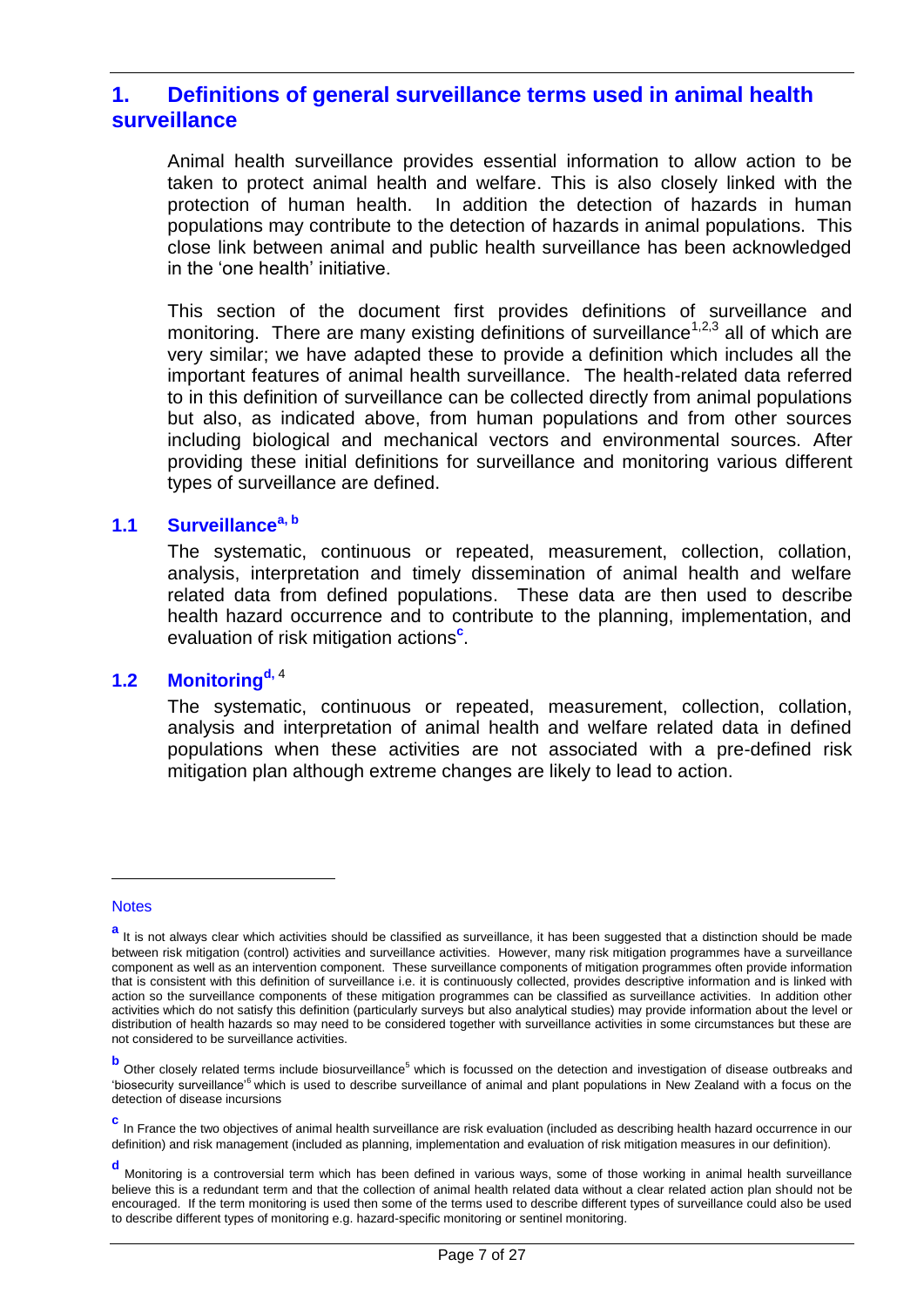#### **1.3 Different types of surveillance**

### **1.3.1 Early warning surveillance<sup>e</sup> (epidemiological watch**<sup>7</sup> **, epidemiovigilance)**

Surveillance of health indicators and diseases in defined populations to increase the likelihood of timely detection of undefined (new) or unexpected (exotic or reemerging) threats. These are surveillance systems for the early detection of these threats.

#### **1.3.2 Indicator-based surveillance**

Traditional disease surveillance which relies on the collection of data about the occurrence of pre-defined diseases or conditions and which uses agreed-upon case definitions; these data are analysed to produce indicators that point towards the existence of a threat. Indicator-based surveillance may be hazard-specific or general and includes the use of clinical or other data for syndromic surveillance.

#### **1.3.3 Hazard-specific surveillance<sup>f</sup>**

Surveillance that is focused on one or more pre-defined hazards (disease, condition, biological, chemical or physical agent, or event) often this form of surveillance uses diagnostic tests for the detection of particular pathogens (e.g. molecular diagnostic methods).

### **1.3.4 General surveillance**

Surveillance that is not focused on specific hazards and uses general tests (e.g. clinical examination or gross pathology). Syndromic surveillance is a form of general surveillance.

## **1.3.5 Syndromic surveillance**1,8,9,10, **<sup>g</sup>**

Surveillance that uses health-related information (clinical signs or other data) that might precede or substitute for formal diagnosis. This information may be used to indicate a sufficient probability of a change in the health of the population to deserve further investigation or to enable a timely assessment of the impact of health threats which may require action. This type of surveillance is not usually focused on a particular hazard so can be used to detect a variety of diseases or pathogens including new (emerging) diseases. This type of surveillance is particularly applicable for early warning surveillance.

### **1.3.6 Event-based (media-based, digital) surveillance**11, **<sup>h</sup>**

Surveillance that complements indicator-based surveillance by continuously scanning the Internet and other communication media to detect information that might lead to the recognition of emerging threats. It uses unstructured data which need to be studied and verified and which cannot be summarised as an indicator.

<u>.</u>

**Notes** 

**e** Early warning surveillance was previously known as 'scanning surveillance' in the United Kingdom, this was defined as ''monitoring the health of an animal population to detect the undefined or unexpected in a timely way' and described the approach taken to early warning surveillance in this country and may still be used locally but is not widely used outside the UK<sup>12</sup>

f<br>
Hazard-specific surveillance has previously been called 'targeted surveillance'<sup>12</sup>. We have avoided the use of the term 'targeted surveillance' in this document because this term has also used to describe what we have defined in this document as 'risk-based In addition what we have defined as 'hazard-specific surveillance' is defined in the OIE terrestrial code as 'specific surveillance<sup>'2</sup> although this may be changed to 'pathogen-specific surveillance'

**g** The use of the term syndromic surveillance is sometimes restricted to describe only those activities that use clinical data to define syndromes with 'indirect surveillance' being used for activities that rely on the use of other data sources (e.g. drug sales)

**h** In France the term 'surveillance evenementelle' which could be translated as 'event-based surveillance' has been used to mean what we are defining in this document as passive surveillance. In addition the term 'media-based surveillance' has been suggested as a more appropriate description of what has been defined here as 'event-based' surveillance and the term 'digital' surveillance has recently been used to describe this type of surveillance<sup>29</sup>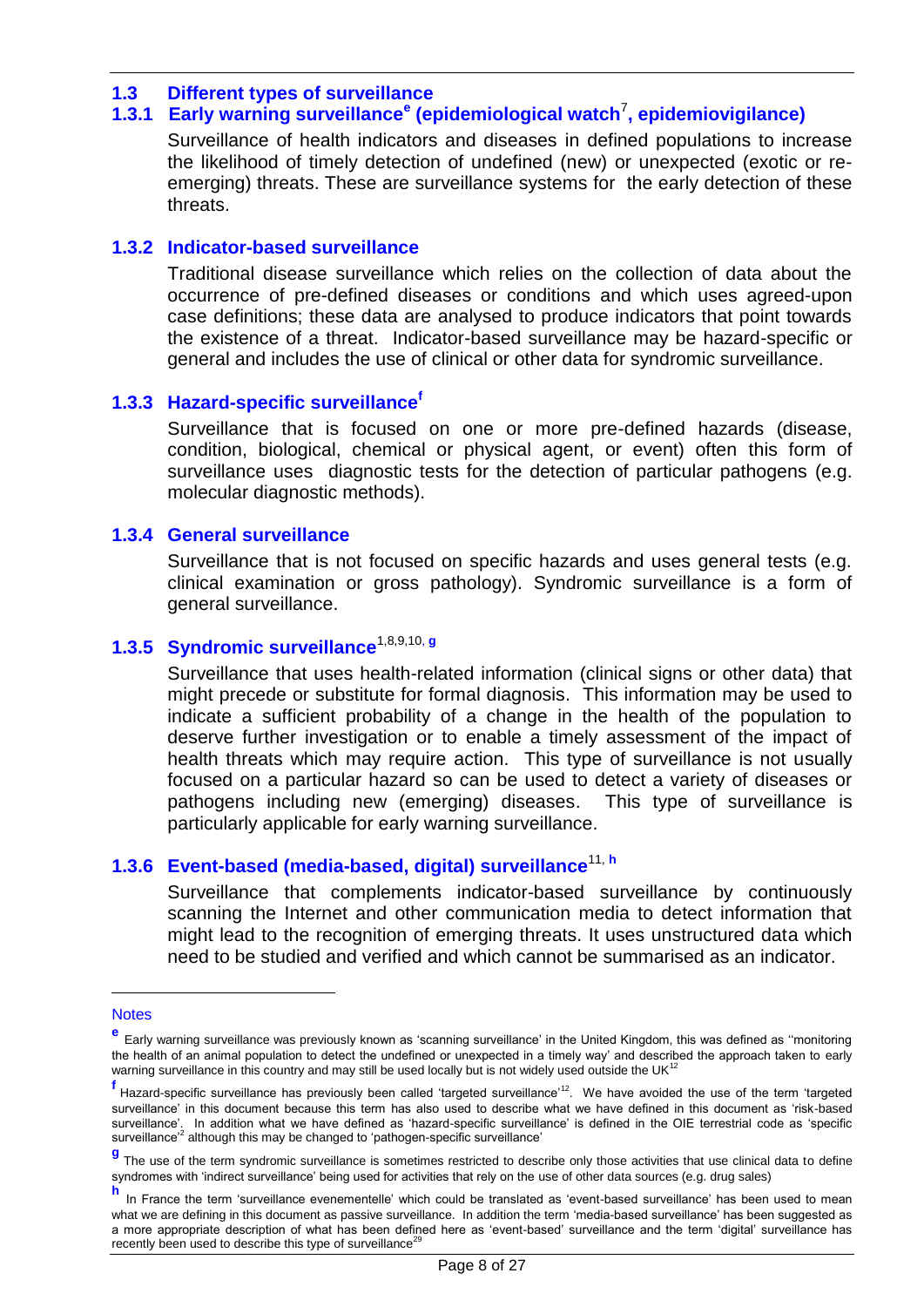### **1.3.7 Risk<sup>j</sup> - based surveillance**13, **<sup>k</sup>**

Use of information about the probability of occurrence and the magnitude of the biological and/or economic consequence of health hazards to plan, design and/or interpret the results obtained from surveillance systems. Risk-based surveillance can include one or several of the following four approaches:

- Risk-based prioritisation
- Risk-based requirement
- Risk-based sampling
- Risk-based analysis

#### **1.3.7.1 Risk<sup>j</sup> Risk<sup>j</sup>- based prioritisation<sup>14</sup>**

Determining which hazards should be selected for surveillance based on information about the probability of their occurrence and the extent of biologic and/or economic consequences of their occurrence.

#### **1.3.7.2 Risk<sup>j</sup> Risk<sup>j</sup>-based requirement**<sup>15,16</sup>

Use of prior or additional information about the probability of hazard occurrence to revise the surveillance intensity required to achieve the stated surveillance purpose.

### **1.3.7.3 Risk<sup>j</sup> - based sampling**17,18,19**, <sup>k</sup>**

Designing a sampling strategy to reduce the cost or enhance the accuracy of surveillance by preferentially sampling strata (e.g. age groups or geographical areas) within the target population that are more likely to be exposed, affected, detected, become affected, transmit infection or cause other consequences**<sup>m</sup>** (e.g. large economic losses or trade restrictions).

#### **1.3.7.4 Risk j - based analysis**

Use of prior or additional information about the probability of hazard occurrence, including contextual information and prior likelihood of disease to revise conclusions about disease status

**Notes** 

**j** In all of these risk-based definitions risk is being used as it is used in the risk analysis field to include both the probability that a hazard occurs as well as the consequence of occurrence rather than in the more restricted sense used in epidemiology which refers only to the probability of occurrence.

**k** The term 'risk-based surveillance' is currently widely used to mean what we have defined as 'risk-based sampling'. For example, the proposed definition of 'risk-based surveillance' that will be included in the OIE terrestrial code is equivalent to our definition of 'riskbased sampling'. The proposed OIE definition is 'the application of qualitative or quantitative methods to increase surveillance efficiency by directing surveillance activities to (1) the population of interest based on exposure to factors that may predispose it to disease or infection, or (2) subpopulations where, due to host factors, the disease or infection is most likely to be found, or (3) prioritizing populations where the consequences of disease or infection could be severe'. In addition risk-based surveillance has previously been called 'targeted surveillance'. We have avoided the use of the term 'targeted surveillance' in this document as it was also used to refer to what we have now defined as 'hazard-specific surveillance'

**m** The extent to which each of the factors listed (e.g. exposure to consequences) should be considered in determining the risk-based sampling strategy will depend on the purpose of the surveillance activity. For example consequences are an important consideration in the design of risk-based sampling for early warning surveillance systems but not important when designing surveillance to substantiate freedom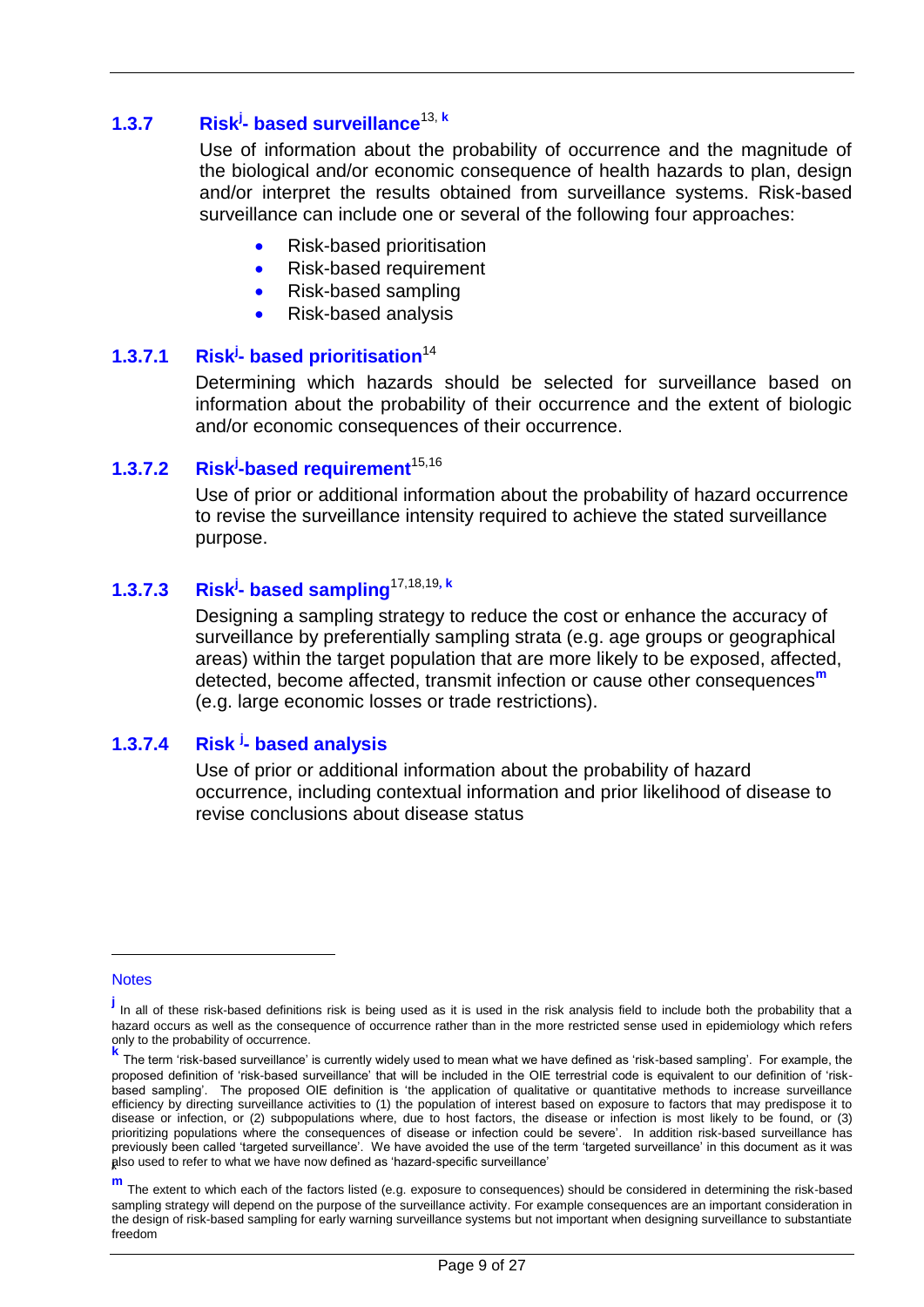### **1.3.8 Sentinel surveillance**1, **<sup>o</sup>**

The repeated collection of information from the same selected sites or groups of animals (e.g. veterinary practices, laboratories, herds or animals) to identify changes in the health status of a specified population over time. These sentinels should act as a proxy for the larger population of interest; they may be selected on the basis of risk but can also be selected randomly or on the basis of convenience or compliance.

#### **1.3.9 Active (proactive) surveillance<sup>p</sup>**

Investigator-initiated collection of animal health related data using a defined protocol to perform actions that are scheduled in advance. Decisions about whether information is collected, and what information should be collected from which animals is made by the investigator.

#### **1.3.10 Passive (reactive) surveillance<sup>p</sup>**

Observer-initiated provision of animal health related data (e.g. voluntary notification of suspect disease) or the use of existing data for surveillance. Decisions about whether information is provided, and what information is provided from which animals is made by the data provider.

#### **1.3.11 Enhanced passive surveillance<sup>p</sup>**

Observer-initiated provision of animal health related data with active investigator involvement e.g. by actively encouraging producers to report certain types of disease or by active follow up of suspect disease reports.

### **1.3.12 Participatory surveillance<sup>q</sup>**

Participatory surveillance explores traditional information networks by using participatory rural appraisal methods such as ranking, scoring and visualisation techniques to conduct risk-based, hazard-specific surveillance. The approach uses semi-structured interviews with key informants. This enables communities to provide their knowledge regarding health events, risks, impacts and control opportunities by gathering qualitative health data from defined populations. The analysis of participatory data emphasises the comparison of information obtained from multiple informants; the method uses a variety of techniques to obtain the most likely interpretation of events. The objective is to enhance sensitivity by identifying cases based on a clinical case definition; these may then be evaluated and confirmed using either rapid tests in the field or laboratory diagnostics. Conventional epidemiological investigation techniques can be used to evaluate and confirm outbreaks detected by participatory surveillance as part of trace-back and trace-forwards activities.

**Notes** 

**o** Sentinel surveillance is related to the use of sentinel animals, the latter are indicator animals, often highly susceptible to the disease of interest, which are included in a population to detect the occurrence of low incidence diseases. Sentinel animals may be used in a sentinel surveillance system but not all sentinel surveillance systems involve the use of sentinel animals. The term 'pointed site surveillance' is used in China to mean what we are defining here as 'sentinel surveillance'

**p** In France the term 'surveillance evenementelle' which could be translated as 'event-based' or 'occurrence- based' surveillance has been used to mean what we are defining in this document as passive surveillance and the term 'surveillance programme' which could be translated as 'planned' or 'programmed' surveillance has been used to mean what we are defining in this document as active surveillance. In addition not all countries distinguish 'enhanced passive' surveillance components from 'passive' surveillance components. Finally, the term **enhanced passive** can be used in two ways. As well as its use here to describe enhanced passive surveillance **components** it is also used to describe enhanced passive surveillance **systems** that enhance the value of passively collected data by integration, analysis and dissemination of multiple data sources. This type of surveillance is particularly useful for the detection of new (emerging) disease but can also contribute to other surveillance purposes (e.g. exotic disease detection).

**q** Participatory surveillance is a new methodology based on participatory rural appraisal methods which is currently being applied in a variety of settings. This definition was developed by the ICHAS workshop participants with contributions from a number of experts with a range of field experience in using these methods. Participatory surveillance has previously been known as participatory disease surveillance (PDS).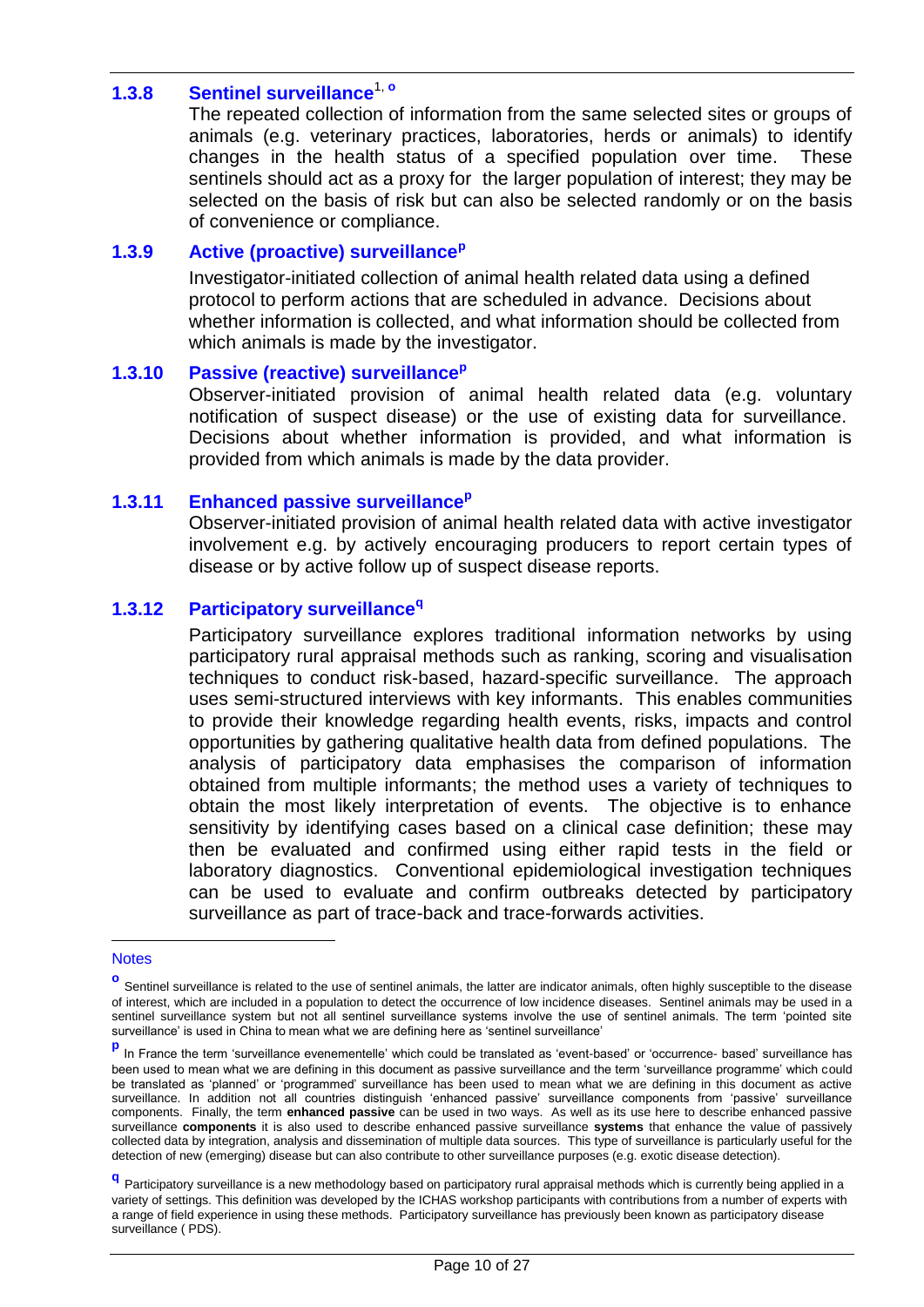### <span id="page-10-0"></span>**2. Characteristics used to describe surveillance activities**

Table 1 lists the characteristics that can be used to describe surveillance activities. These characteristics are divided into five groups to indicate which aspect of the surveillance system they describe. The suggested options for each characteristic are summarised in this table and listed and defined in more detail in tables 2-6. The characteristics in the shaded boxes are those that were considered to be most useful for describing surveillance activities by those attending the pre-ICAHS workshop in May 2011 or those commenting subsequently.

| <b>Group</b>                     | <b>Description characteristics within</b><br>this group                | <b>Options available for description</b><br>characteristics                                                                                                                    |
|----------------------------------|------------------------------------------------------------------------|--------------------------------------------------------------------------------------------------------------------------------------------------------------------------------|
| 2.1 Aim of<br>surveillance       | Surveillance purpose                                                   | Early detection, substantiate freedom,<br>describe baseline level, distribution and<br>impact, describe health changes, describe<br>changes that threaten health, detect cases |
|                                  | Policy purpose                                                         | Manage outbreak, inform trade, prioritisation,<br>inform control                                                                                                               |
|                                  | Expected outcome                                                       |                                                                                                                                                                                |
|                                  | Anticipated actions taken                                              |                                                                                                                                                                                |
| 2.2<br><b>Organisation</b>       | Scope of surveillance activity                                         | Component, system, network, program(me),<br>plan, portfolio                                                                                                                    |
|                                  | Unit of interest                                                       | e.g. animal, farm, batch, village                                                                                                                                              |
|                                  | Stakeholders - owners and beneficiaries                                |                                                                                                                                                                                |
|                                  | Management - personnel and organisational<br>structure                 |                                                                                                                                                                                |
|                                  | Relationship with mitigation activity                                  | Integrated, autonomous                                                                                                                                                         |
|                                  | Basis of participation                                                 | Voluntary, voluntary recruitment with<br>mandatory participation, mandatory                                                                                                    |
|                                  | Year started                                                           |                                                                                                                                                                                |
|                                  | Units examined per year                                                |                                                                                                                                                                                |
|                                  | Associated legislation and regulations                                 |                                                                                                                                                                                |
| 2.3 Population<br>included       | Geographical area included                                             | Local, provincial, national, regional,<br>international                                                                                                                        |
|                                  | Species / breed                                                        |                                                                                                                                                                                |
|                                  | Whether sampling is risk-based and basis of<br>the risk-based sampling | Based on probability of exposure, becoming<br>affected, being affected, being detected,<br>transmission, other consequences                                                    |
|                                  | Sampling strategy                                                      | Census, random, systematic, convenience,<br>haphazard, purposive, volunteer, event-<br>related, participant recommend                                                          |
|                                  | Population stream                                                      | Healthy live, healthy cull, sick live, sick cull,<br>dead                                                                                                                      |
|                                  | Age                                                                    |                                                                                                                                                                                |
|                                  | Livestock sector                                                       |                                                                                                                                                                                |
| 2.4 Disease of                   | Disease focus                                                          | Hazard-specific, general                                                                                                                                                       |
| interest                         | Name(s) of health hazard(s)                                            |                                                                                                                                                                                |
|                                  | Pattern of disease occurrence                                          | Endemic, sporadic, exotic, re-emerging, new                                                                                                                                    |
|                                  | Disease present                                                        | Present, absent, not known                                                                                                                                                     |
|                                  | Disease mitigation stage                                               | Sustainment, investigation, implementation                                                                                                                                     |
|                                  | Whether disease is generally considered to                             | Yes, no, insufficient knowledge                                                                                                                                                |
|                                  | be zoonotic                                                            |                                                                                                                                                                                |
| 2.5                              | Origin of data<br>Data collection method                               | Active, passive, enhanced passive<br>e.g. postal, telephone, visit, internet, focus                                                                                            |
| <b>Information</b><br>management |                                                                        | group                                                                                                                                                                          |
|                                  | Study design                                                           | Case reports, survey, continuous collection,<br>sentinel, participatory, event-based (media-<br>based)                                                                         |
|                                  | Case definition                                                        | Clinical signs or syndrome, indirect indicators,<br>gross pathology, lab tests for pathogens or<br>host response, specified diagnostic criteria,<br>risk factors               |
|                                  | Data analysis method                                                   |                                                                                                                                                                                |
|                                  | Who is data provided by                                                |                                                                                                                                                                                |
|                                  | Location of data collection                                            |                                                                                                                                                                                |
|                                  | Who is diagnosis made by                                               |                                                                                                                                                                                |
|                                  | Data management method                                                 |                                                                                                                                                                                |
|                                  | Dissemination method                                                   |                                                                                                                                                                                |

#### **Table 1: Surveillance description characteristics (most useful characteristics in shaded boxes)**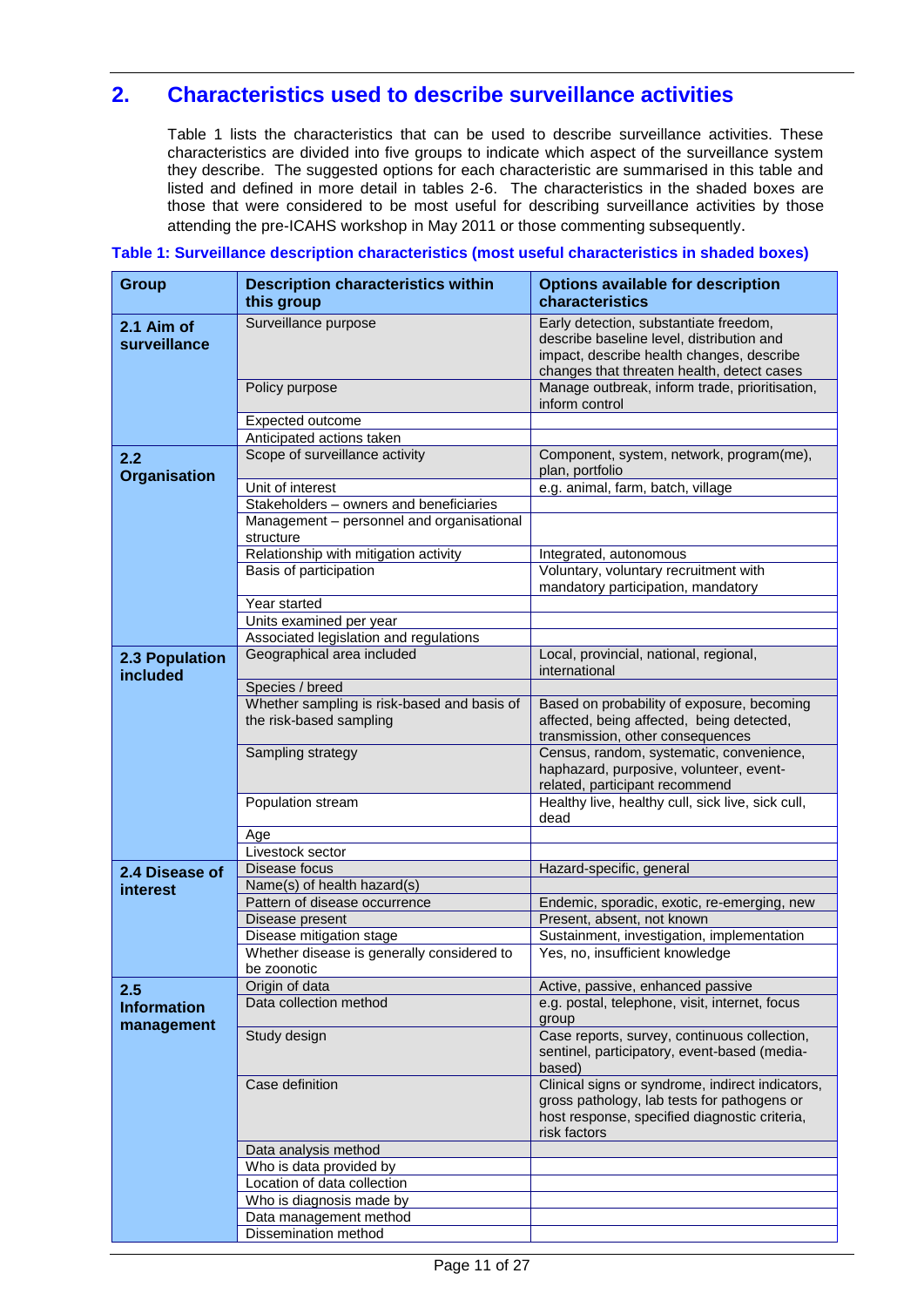| <b>Characteristic</b>             | <b>Options or examples</b>                                                                                                                                                                                                                                                                                                                                                                                                                                                                                                                                                                                                                                                                                                                                                                                                                                                                                                                                                                                                                                                                                                                                                                                                                                                                                                                                                                                                                                                                                                                                                                                                                                                                                                                                                                                                            |
|-----------------------------------|---------------------------------------------------------------------------------------------------------------------------------------------------------------------------------------------------------------------------------------------------------------------------------------------------------------------------------------------------------------------------------------------------------------------------------------------------------------------------------------------------------------------------------------------------------------------------------------------------------------------------------------------------------------------------------------------------------------------------------------------------------------------------------------------------------------------------------------------------------------------------------------------------------------------------------------------------------------------------------------------------------------------------------------------------------------------------------------------------------------------------------------------------------------------------------------------------------------------------------------------------------------------------------------------------------------------------------------------------------------------------------------------------------------------------------------------------------------------------------------------------------------------------------------------------------------------------------------------------------------------------------------------------------------------------------------------------------------------------------------------------------------------------------------------------------------------------------------|
| Surveillance purpose <sup>r</sup> | Describes the type of information that will be obtained about the<br>occurrence of a health hazard using a particular surveillance<br>activity<br>Early detection / warning of known (exotic or re-emerging)<br>$\bullet$<br>or unknown (new) disease<br>Substantiate freedom from disease or infection<br>$\bullet$<br>Describe the baseline level, distribution and impact of<br>$\bullet$<br>specified disease(s)<br>Describe changes in the health of the population, including<br>$\bullet$<br>changes in health indicators or in the occurrence of specified<br>diseases<br>Describe changes that mightthreaten the health of the<br>$\bullet$<br>population, this may include changes in the population<br>structure or in its exposure to risk factors<br>Detect cases of diseases that are currently present to allow<br>action to be taken to control disease                                                                                                                                                                                                                                                                                                                                                                                                                                                                                                                                                                                                                                                                                                                                                                                                                                                                                                                                                               |
| Policy purpose                    | Describes how surveillance information is used by policy makers<br>to inform decisions about how best to support policy objectives<br>such as maintaining a healthy and sustainable food and farming<br>industry, protection of the livelihood of producers, other value<br>chain stakeholders and public health and to support national<br>economic development. The specific decisions that surveillance<br>information can assist policy makers with are:<br>Management of outbreaks: whether additional control<br>$\bullet$<br>measures are required to limit the spread of an emerging or<br>exotic disease outbreak<br>Informing trade: whether to permit import or support export<br>$\bullet$<br>of animals or animal products. This decision should be<br>based on evidence about the prevalence and distribution of<br>disease and about the risk of disease transmission through<br>the commodity being traded. The purpose being to protect<br>the indigenous population and facilitate access to<br>international markets<br>Prioritisation: how to prioritise surveillance and control<br>$\bullet$<br>measures for different health hazards. The prioritisation<br>should be based on the level of hazard occurrence and<br>impact on animal health and welfare, public health, trade<br>and the wider economy; the prioritisation should use<br>information about the relative importance of hazards<br>Informing control: whether existing control measures<br>$\bullet$<br>should be maintained, stopped, or changed to improve the<br>efficiency of surveillance and risk mitigation. This may<br>include providing reassurance about the absence of specific<br>existing or new diseases (which could threaten animal health<br>or welfare or public health) to confirm that risk mitigation is<br>not required. |
| <b>Expected outcome</b>           | E.g. Improved health or reduced prevalence of specified<br>diseases                                                                                                                                                                                                                                                                                                                                                                                                                                                                                                                                                                                                                                                                                                                                                                                                                                                                                                                                                                                                                                                                                                                                                                                                                                                                                                                                                                                                                                                                                                                                                                                                                                                                                                                                                                   |
| Anticipated actions taken         | E.g. Culling of affected animals or herds, vaccination of animals<br>at risk or treatment of products at the abattoir                                                                                                                                                                                                                                                                                                                                                                                                                                                                                                                                                                                                                                                                                                                                                                                                                                                                                                                                                                                                                                                                                                                                                                                                                                                                                                                                                                                                                                                                                                                                                                                                                                                                                                                 |

#### **Table 2: 2.1 Characteristics related to the aim of the surveillance activity**

#### **Notes**

<u>.</u>

**r** We have used the term 'surveillance purpose' to describe the information that will be obtained from a surveillance activity but this could also be called the 'surveillance objective. We have used the word purpose to avoid confusion with the more specific surveillance objectives of individual surveillance activities. In addition there may also be additional benefits which result from surveillance activities but these are not considered to be the primary purpose of the surveillance activity, these include hypothesis generation, identification of risk factors for disease, improved understanding of the epidemiology of a disease e.g. following the emergence of a new disease, facilitating epidemiological and laboratory research.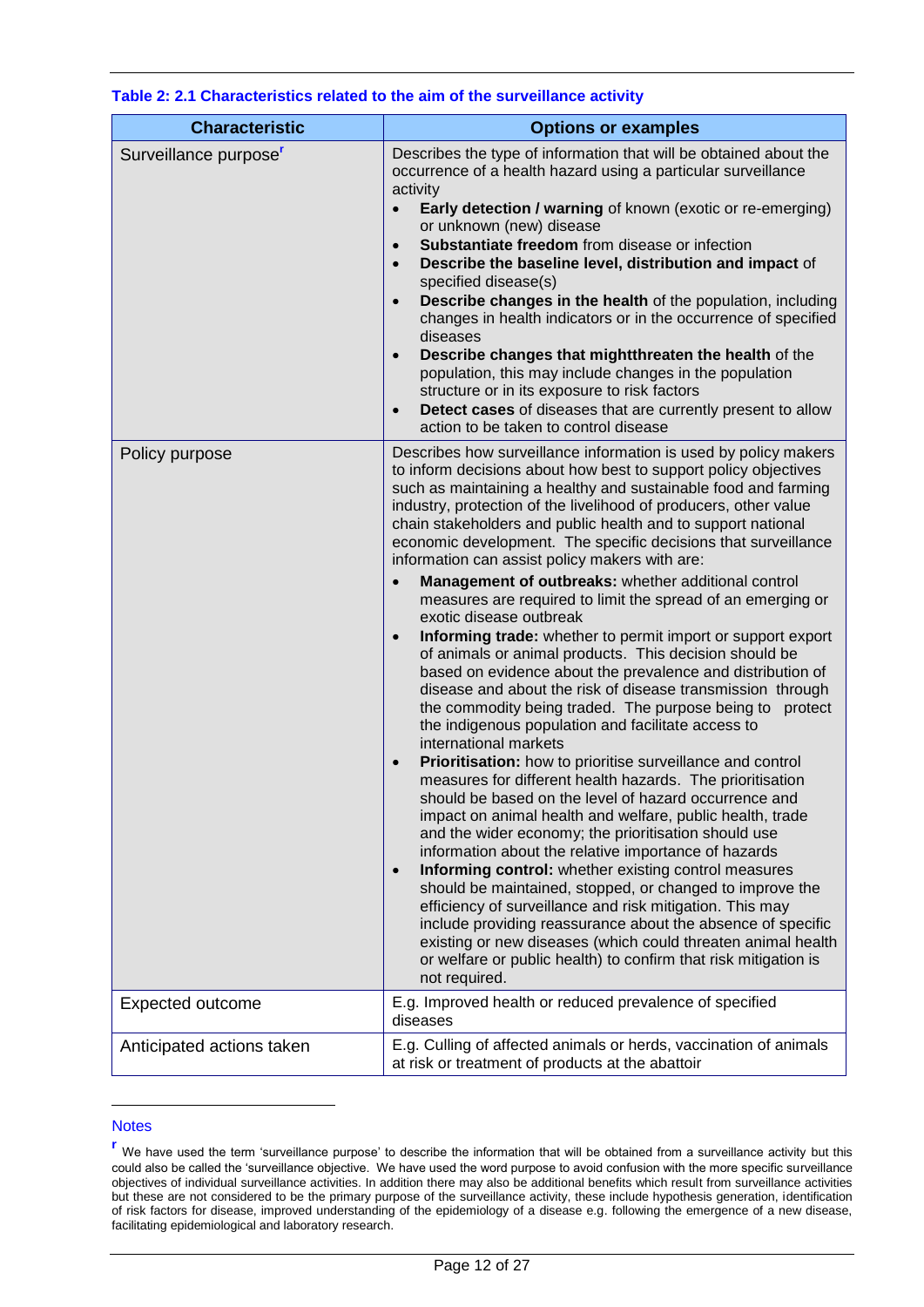| <b>Characteristic</b>                                  | <b>Options or examples</b>                                                                                                                                                                                                                                                                                                                                                                                                                                                                                                                                                                                                                                          |
|--------------------------------------------------------|---------------------------------------------------------------------------------------------------------------------------------------------------------------------------------------------------------------------------------------------------------------------------------------------------------------------------------------------------------------------------------------------------------------------------------------------------------------------------------------------------------------------------------------------------------------------------------------------------------------------------------------------------------------------|
| Scope of surveillance activity                         | <b>Component:</b> <sup>20</sup> a single surveillance activity (defined by<br>$\bullet$<br>the source of data and the methods used for its<br>collection) used to investigate the occurrence of one or<br>more hazards in a specified population<br>System or network: 7,20, sa range of surveillance<br>components (and the associated organisational<br>structures) used to investigate the occurrence of a<br>single hazard in a specified population<br>Portfolio: a range of surveillance components (and the<br>$\bullet$<br>associated organisational structures) used to<br>investigate the occurrence of more than one hazard in<br>a specified population |
| Unit of interest                                       | Units selected for sampling in surveillance activity (level of<br>sampling) E.g. animal, farm, batch, village                                                                                                                                                                                                                                                                                                                                                                                                                                                                                                                                                       |
| Stakeholders - owners and<br>beneficiaries             | Name of organisation(s) paying for the surveillance activity<br>and identification of beneficiaries                                                                                                                                                                                                                                                                                                                                                                                                                                                                                                                                                                 |
| Management - personnel and<br>organisational structure | Name of organisation(s) and expertise of the personnel<br>managing the surveillance activity and description of the<br>organisational structure                                                                                                                                                                                                                                                                                                                                                                                                                                                                                                                     |
| Relationship with mitigation<br>activity <sup>7</sup>  | Integrated<br>$\bullet$<br>Autonomous<br>$\bullet$                                                                                                                                                                                                                                                                                                                                                                                                                                                                                                                                                                                                                  |
| Basis of participation                                 | Voluntary<br>$\bullet$<br>Voluntary recruitment with mandatory participation<br>$\bullet$<br>Mandatory<br>$\bullet$                                                                                                                                                                                                                                                                                                                                                                                                                                                                                                                                                 |
| Year started                                           | Year surveillance activity initiated                                                                                                                                                                                                                                                                                                                                                                                                                                                                                                                                                                                                                                |
| Number of units examined per<br>year                   | Units examined per year                                                                                                                                                                                                                                                                                                                                                                                                                                                                                                                                                                                                                                             |
| Associated legislation and<br>regulations              | A description of any legislation or regulations which act as<br>the basis for determining the requirement for surveillance<br>including whether there are any compensation<br>arrangements and any requirement for ethical approval                                                                                                                                                                                                                                                                                                                                                                                                                                 |

#### **Table 3: 2.2 Characteristics related to the organisation of the surveillance activity**

#### **Notes**

**s** The terms system, network and program(me) have all been used to describe a range of surveillance activities which may be focused on a single hazard or on several hazards. The term network has been used by some to indicate an enhanced level of organisation. The terms strategy and plan have also been used to describe a range of surveillance activities to provide information about the status of several hazards. In Latin American countries the term 'programme' is used to mean a single surveillance activity which is defined in this document as a 'surveillance component' so this term has not been included here as an option for describing the scope of a surveillance activity.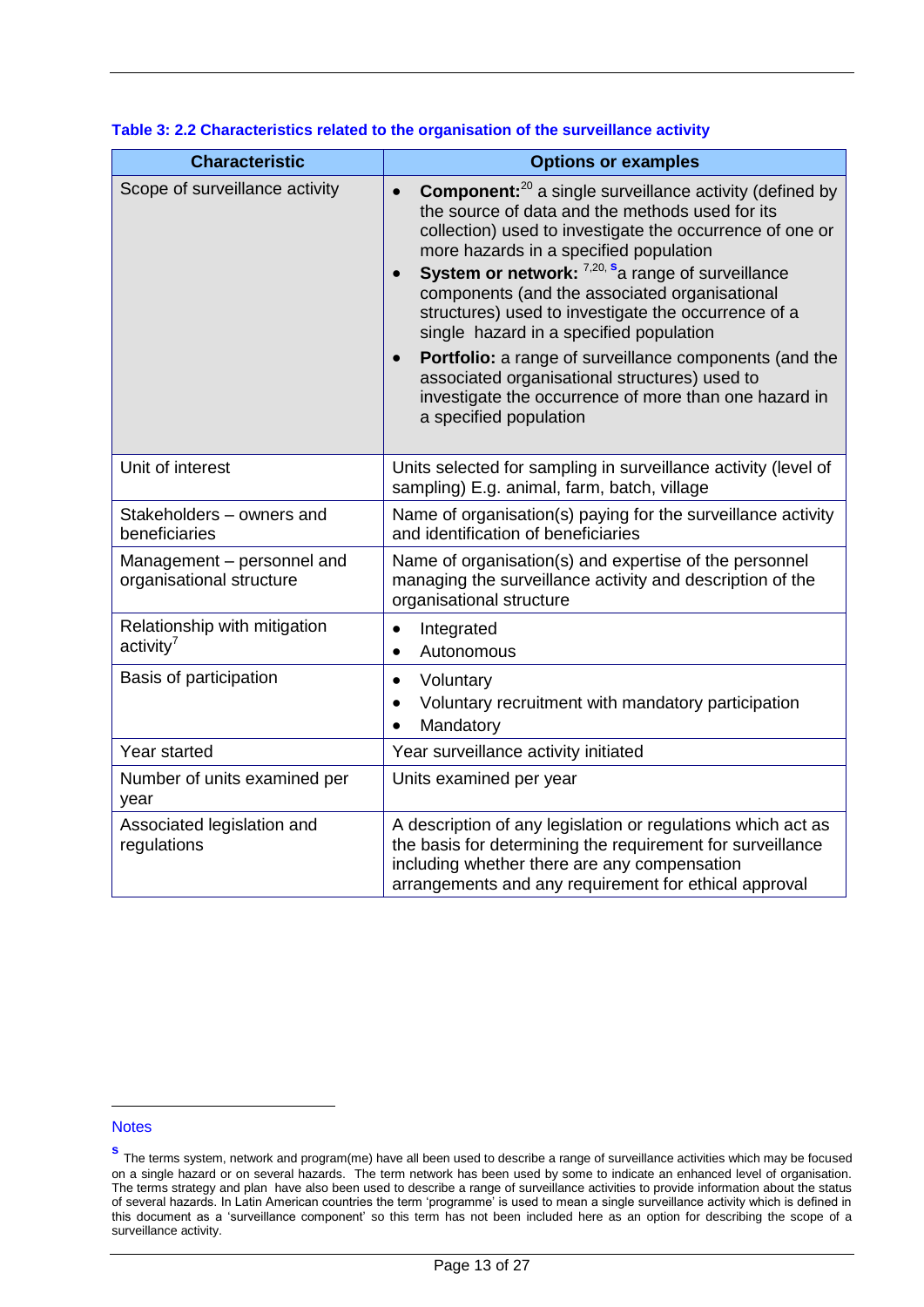| <b>Characteristic</b>                                                               | <b>Options or examples</b>                                                                                                                                                                                                                                                                                                                                                                                                                                                                                                                                                                                                          |
|-------------------------------------------------------------------------------------|-------------------------------------------------------------------------------------------------------------------------------------------------------------------------------------------------------------------------------------------------------------------------------------------------------------------------------------------------------------------------------------------------------------------------------------------------------------------------------------------------------------------------------------------------------------------------------------------------------------------------------------|
| Geographical area included                                                          | <b>Local:</b> $^t$ an area within a country (e.g. border post,<br>$\bullet$<br>surroundings of natural park)<br>National: an entire country<br>$\bullet$<br><b>International:</b> includes a number of countries                                                                                                                                                                                                                                                                                                                                                                                                                    |
| Species and breed                                                                   | Species and breed included (indicate whether this species<br>is being used as a substitute to assess the occurrence of<br>disease in another species i.e. proxy)                                                                                                                                                                                                                                                                                                                                                                                                                                                                    |
| Sample size calculation                                                             | Basis of sample size used including within and between<br>herd design prevalence and whether prior risk of disease<br>was taken into account (i.e. risk-based requirement)                                                                                                                                                                                                                                                                                                                                                                                                                                                          |
| Whether sampling is risk-based"<br>and the basis of the risk-based<br>sampling      | Whether the sampling strategy is risk-based and if so<br>whether the population included has been selected<br>because it is more likely to:<br>be exposed to the agent of interest;<br>become affected with the disease of interest;<br>$\bullet$<br>be affected with the disease of interest;<br>$\bullet$<br>be detected as affected with the disease of interest;<br>$\bullet$<br>transmit the disease of interest to other units in the<br>$\bullet$<br>population;<br>result in other consequences (e.g. transmission to<br>$\bullet$<br>other populations (including zoonoses), large economic<br>loss or trade restrictions) |
| Sampling strategy" (for selection<br>of study population from target<br>population) | Census<br>$\bullet$<br>Random<br>$\bullet$<br>Systematic (e.g. selected on certain days)<br>$\bullet$<br>Convenience<br>$\bullet$<br>Haphazard<br>$\bullet$<br>Purposive<br>$\bullet$<br>Volunteer<br>Event-related <sup>v</sup> (e.g. pre or post movement)<br>Participant recommendation                                                                                                                                                                                                                                                                                                                                          |
| Population stream                                                                   | <b>Healthy live</b><br>٠<br>Healthy cull e.g. animal sent to abattoir<br>٠<br>Sick live<br>Sick cull e.g. animal sent for casualty slaughter<br>Dead i.e. death on farm                                                                                                                                                                                                                                                                                                                                                                                                                                                             |
| Age                                                                                 | E.g. Adult, young stock                                                                                                                                                                                                                                                                                                                                                                                                                                                                                                                                                                                                             |
| Livestock sector                                                                    | E.g. Herd type, production type                                                                                                                                                                                                                                                                                                                                                                                                                                                                                                                                                                                                     |

#### **Table 4: 2.3 Characteristics related to population included in surveillance activity**

#### **Notes**

<u>.</u>

**t** In some countries (e.g. Switzerland and UK) surveillance activities that are carried out in areas within a country are described as regional and in other countries these are described as provincial but as these terms are not used consistently in different countries they have not been included as options here

**<sup>u</sup>** Whether to use a risk-based sampling strategy is the first decision in the design of the overall sampling strategy, ideally random sampling would then be used within the selected high-risk population but other sampling strategies could also be used

**v** Event-related sampling as used here describes the selection of the study population based on the occurrence of an event and is different from 'event-based (media-based) surveillance' as defined in the general definitions section which is the use of media sources to identify disease outbreaks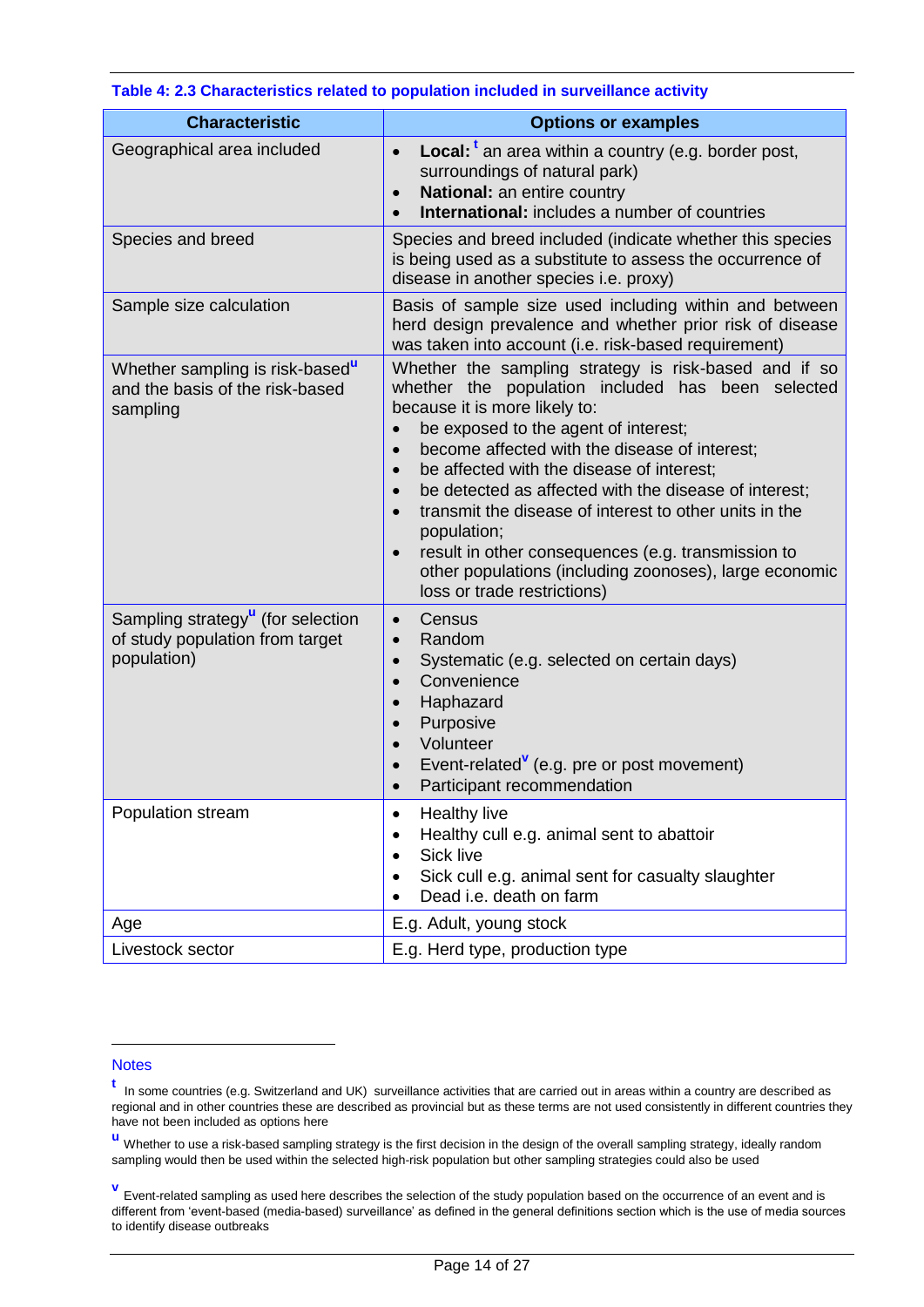| <b>Characteristic</b>                                     | <b>Options or examples</b>                                                                                                                                                                                                                                                                                                                                                                                                                                                                                                                                                                                                                                                                                                                                                                                                                                                                                                                                                                                                                                          |
|-----------------------------------------------------------|---------------------------------------------------------------------------------------------------------------------------------------------------------------------------------------------------------------------------------------------------------------------------------------------------------------------------------------------------------------------------------------------------------------------------------------------------------------------------------------------------------------------------------------------------------------------------------------------------------------------------------------------------------------------------------------------------------------------------------------------------------------------------------------------------------------------------------------------------------------------------------------------------------------------------------------------------------------------------------------------------------------------------------------------------------------------|
| Disease focus                                             | Hazard-specific: <sup>†</sup> – surveillance that is focused on one<br>$\bullet$<br>or more pre-defined hazards; often using diagnostic<br>tests for the detection of particular pathogens (e.g.<br>molecular diagnostic tests)<br><b>General:</b> surveillance that is not focused on specific<br>$\bullet$<br>hazards and that uses general tests (e.g. clinical<br>examination or gross pathology)                                                                                                                                                                                                                                                                                                                                                                                                                                                                                                                                                                                                                                                               |
| Name(s) of health hazard(s)                               | Name(s) of health hazard(s) to be investigated                                                                                                                                                                                                                                                                                                                                                                                                                                                                                                                                                                                                                                                                                                                                                                                                                                                                                                                                                                                                                      |
| Pattern of disease occurrence                             | <b>Endemic:</b> The constant presence of a disease in the<br>$\bullet$<br>population of interest<br><b>Sporadic:</b> A known disease which occurs intermittently<br>$\bullet$<br>in an irregular or haphazard pattern<br><b>Exotic:</b> A previously defined (known) disease that<br>$\bullet$<br>crosses political boundaries to occur in a country or<br>region in which it is not currently recorded as present<br>Re-emerging: <sup>21, w</sup> A previously defined (known)<br>disease that is currently either absent or present at a<br>low level, in the population in a defined geographical<br>area that re-appears or significantly increases in<br>prevalence<br>New <sup>21, w</sup> (emerging): A previously undefined<br>$\bullet$<br>(unknown) disease or condition, which might result<br>from the evolution or change in an existing pathogen or<br>parasite resulting in a change of strain, host range,<br>vector, or an increase in pathogenicity. This might also<br>be due to the occurrence of any other previously<br>undefined condition. |
| Disease presence                                          | Present<br>Absent<br>Not known<br>$\bullet$                                                                                                                                                                                                                                                                                                                                                                                                                                                                                                                                                                                                                                                                                                                                                                                                                                                                                                                                                                                                                         |
| Disease mitigation stage <sup>22</sup>                    | <b>Sustainment:</b> to detect (re)-emerging or exotic<br>$\bullet$<br>hazards or document free status in a situation of<br>established absence from the hazard<br>Investigation: to obtain epidemiological indicators and<br>$\bullet$<br>establish an understanding of a hazard that is present<br>Implementation: - to inform an ongoing intervention<br>$\bullet$<br>programme                                                                                                                                                                                                                                                                                                                                                                                                                                                                                                                                                                                                                                                                                   |
| Whether disease is generally<br>considered to be zoonotic | Yes<br>$\bullet$<br><b>No</b><br>Insufficient knowledge                                                                                                                                                                                                                                                                                                                                                                                                                                                                                                                                                                                                                                                                                                                                                                                                                                                                                                                                                                                                             |

#### **Table 5: 2.4 Characteristics related to the disease of interest**

#### **Notes**

**w** The terms 'emerging' and 're-emerging' disease have been used with various meanings. In line with the definition of an 'emerging' disease proposed by King<sup>21</sup> we have included both previously undefined conditions and changes in the nature of an existing pathogen as 'new' diseases to avoid confusion with other definitions of 'emerging' disease. The OIE terrestrial code<sup>2</sup> definition of 'emerging' diseases includes both of the disease types that we have defined as 'new' and the diseases that we have defined as 'exotic'. We have distinguished 'new' and 'exotic' diseases because the surveillance strategies that can be used for existing 'exotic' diseases may be different from the strategies required for 'new' diseases so it is important to make this distinction when designing surveillance activities. We have also distinguished 'exotic' from 're-emerging' diseases both of which are defined as 're-emerging' diseases by King. In addition 'new' or 're-emerging' diseases may be due to the true emergence or re-emergence of a disease or the apparent emergence of these diseases resulting from the use of new technologies and better diagnostic tools, heightened awareness or increased sampling efforts rather than the true emergence due to a large-scale, long term trend of the occurrence of a new disease<sup>23</sup>, in which case these diseases would be more correctly classified as 'endemic' .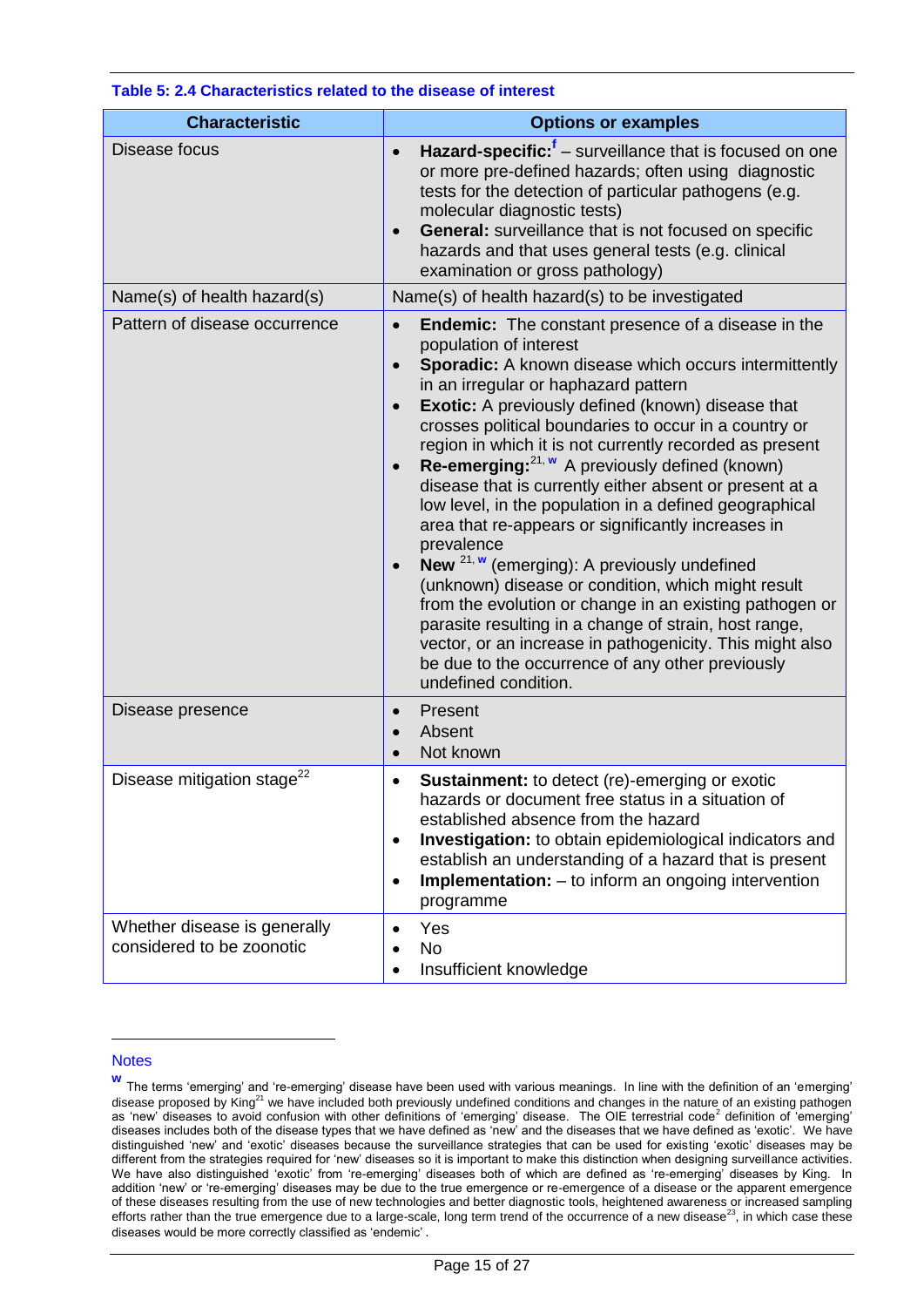| <b>Characteristic</b>            | <b>Options or examples</b>                                                                                                                                                                                                                                                                                                                                                                                                                                                                                                                                                                                                                                                                                                                                                                                                                                                                                                                                                           |
|----------------------------------|--------------------------------------------------------------------------------------------------------------------------------------------------------------------------------------------------------------------------------------------------------------------------------------------------------------------------------------------------------------------------------------------------------------------------------------------------------------------------------------------------------------------------------------------------------------------------------------------------------------------------------------------------------------------------------------------------------------------------------------------------------------------------------------------------------------------------------------------------------------------------------------------------------------------------------------------------------------------------------------|
| Origin of data <sup>,7, 24</sup> | Active <sup>p</sup> (proactive) – Investigator-initiated collection of animal<br>health related data using a defined protocol to perform actions<br>that are scheduled in advance. Decisions about whether<br>information is collected, and what information should be<br>collected from which animals is made by the investigator.<br><b>Passive</b> (reactive) – Observer-initiated provision of animal<br>$\bullet$<br>health related data (e.g. voluntary notification of suspect<br>disease) or the use of existing data for surveillance. Decisions<br>about whether information is provided, and what information is<br>provided from which animals is made by the data provider.<br><b>Enhanced passive<sup>p</sup></b> - Observer-initiated provision of animal<br>$\bullet$<br>health related data with active investigator involvement e.g. by<br>actively encouraging producers to report certain types of disease<br>or by active follow up of suspect disease reports. |
| Data collection method           | Examples include postal, telephone, visit (face-to-face), Internet,<br>focus group. For some options data collection can also be<br>categorised as manual or electronic.                                                                                                                                                                                                                                                                                                                                                                                                                                                                                                                                                                                                                                                                                                                                                                                                             |
| Sampling methods                 | Type of sample and whether samples were pooled                                                                                                                                                                                                                                                                                                                                                                                                                                                                                                                                                                                                                                                                                                                                                                                                                                                                                                                                       |
| Study design                     | Case reporting (voluntary or mandatory)<br>$\bullet$<br>Survey<br>$\bullet$<br>Continuous collection<br>$\bullet$<br>Participatory<br>$\bullet$<br>Sentinel<br>$\bullet$<br>Event-based (media-based)<br>$\bullet$                                                                                                                                                                                                                                                                                                                                                                                                                                                                                                                                                                                                                                                                                                                                                                   |
| Case definition                  | Clinical signs or syndrome (including death)<br>$\bullet$<br>Indirect indicators (e.g. drug sales, production or performance<br>$\bullet$<br>information, abattoir submissions)<br>Gross pathology<br>$\bullet$<br>Laboratory test for pathogens or toxins<br>$\bullet$<br>Laboratory test for host response (e.g. serology)<br>Specified diagnostic criteria (e.g. diagnostic codes (Veterinary<br>Investigation Diagnosis and Analysis (VIDA)) code used in GB<br>early warning surveillance system)<br>Risk factor(s)                                                                                                                                                                                                                                                                                                                                                                                                                                                             |
| Data analysis method             | A description of the measures used to assess disease occurrence<br>(e.g. incidence, prevalence, case numbers) and how the data are<br>analysed include; the spatial and temporal methods used, the<br>frequency of analysis, whether real-time and whether contextual<br>information (e.g. the risk of introduction and the prior likelihood of<br>disease) will be incorporated                                                                                                                                                                                                                                                                                                                                                                                                                                                                                                                                                                                                     |
| Who is data provided by          | E.g. Farmer, vet, laboratory staff, haulier                                                                                                                                                                                                                                                                                                                                                                                                                                                                                                                                                                                                                                                                                                                                                                                                                                                                                                                                          |
| Location of data<br>collection   | E.g. Farm, village, household, abattoir, market, fallen stock<br>collection site, watering point, laboratory, drug sales outlet, vet                                                                                                                                                                                                                                                                                                                                                                                                                                                                                                                                                                                                                                                                                                                                                                                                                                                 |
| Who makes diagnosis              | E.g. Farmer, Vet, laboratory staff, abattoir staff                                                                                                                                                                                                                                                                                                                                                                                                                                                                                                                                                                                                                                                                                                                                                                                                                                                                                                                                   |
| Data management<br>methods       | A description of how data is managed e.g. whether a central<br>relational database is used and the methods used to ensure<br>confidentiality and security of information                                                                                                                                                                                                                                                                                                                                                                                                                                                                                                                                                                                                                                                                                                                                                                                                             |
| <b>Dissemination method</b>      | A description of the methods used for disseminating surveillance<br>information during and after surveillance including whether web-<br>access is possible and the methods used for data sharing                                                                                                                                                                                                                                                                                                                                                                                                                                                                                                                                                                                                                                                                                                                                                                                     |

#### **Table 6: 2.5 Characteristics related to information management**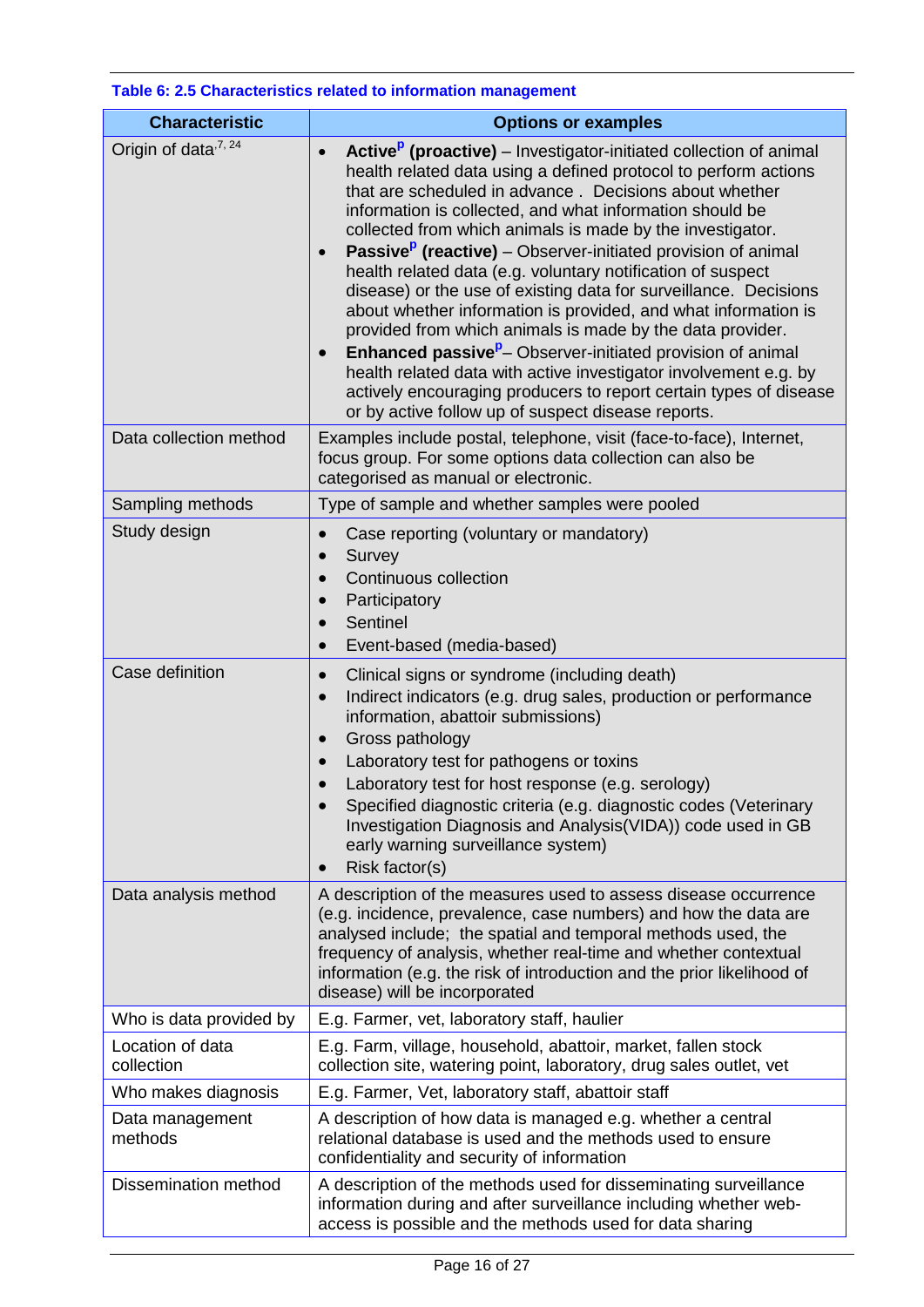# <span id="page-16-0"></span>**3. Surveillance evaluation attributes**

Table 7 lists the attributes that can be used to evaluate surveillance activities. This list of evaluation attributes is largely based on the work carried out in an ongoing project to develop a generic framework for the evaluation of animal health surveillance systems<sup>25</sup> and a recently developed evaluation framework for animal health surveillance<sup>26</sup>. Many of the definitions of evaluation attributes used in both of these frameworks are based on those used in the existing frameworks for the evaluation of public health surveillance<sup>3,8,27</sup>. All of these frameworks suggest that the evaluation starts with a description of the objectives and design of the surveillance activity to be evaluated before listing the individual attributes to be evaluated. This description could include a description of the extent to which the surveillance design has been based on risk assessments. The individual evaluation attributes which can be assessed are listed below in groups to indicate which aspect of the surveillance system they evaluate. The attributes in the shaded boxes are those that were considered to be most useful for evaluating surveillance activities by those attending the pre-ICAHS workshop in May 2011 or those commenting subsequently. The relationship between these groups of attributes is summarised in Figure 1 and definitions of each attribute are provided in tables 8-15.

**Table 7: Attributes that can be used to evaluate surveillance activities (most useful attributes in** 

| Table 7: Attributes that can be used to evaluate surveniance activities (most useful attributes in<br>shaded boxes) |                                                                                                                 |  |
|---------------------------------------------------------------------------------------------------------------------|-----------------------------------------------------------------------------------------------------------------|--|
|                                                                                                                     |                                                                                                                 |  |
|                                                                                                                     | the contract of the contract of the contract of the contract of the contract of the contract of the contract of |  |

| <b>Group</b>                     | <b>Evaluation attributes within this group</b>           |
|----------------------------------|----------------------------------------------------------|
| 3.1<br><b>Support functions</b>  | Organisation and management                              |
|                                  | Training provision                                       |
|                                  | Performance monitoring and evaluation                    |
|                                  | Resource availability                                    |
| 3.2<br><b>System processes</b>   | Data collection                                          |
|                                  | Sampling strategy                                        |
|                                  | Data storage and management                              |
|                                  | Communication and dissemination                          |
|                                  | Laboratory management                                    |
|                                  | Data analysis                                            |
| 3.3<br><b>System function</b>    | Stability and sustainability                             |
|                                  | Acceptability and engagement                             |
|                                  | Simplicity                                               |
|                                  | Flexibility                                              |
|                                  | Repeatability                                            |
| 3.4 Inclusion                    | Coverage                                                 |
|                                  | Representativeness                                       |
|                                  | Multiple utility (inclusion of multiple hazards hazards) |
| 3.5<br>Data quality              | Data Completeness & correctness                          |
|                                  | <b>Historical data</b>                                   |
| <b>Evidence quality</b><br>3.6   | Sensitivity                                              |
|                                  | False alarm rate                                         |
|                                  | <b>Timeliness</b>                                        |
|                                  | <b>Bias</b>                                              |
|                                  | Precision                                                |
| <b>System performance</b><br>3.7 | Cost                                                     |
|                                  | Impact                                                   |
|                                  | Economic efficiency                                      |
|                                  | <b>Benefit</b>                                           |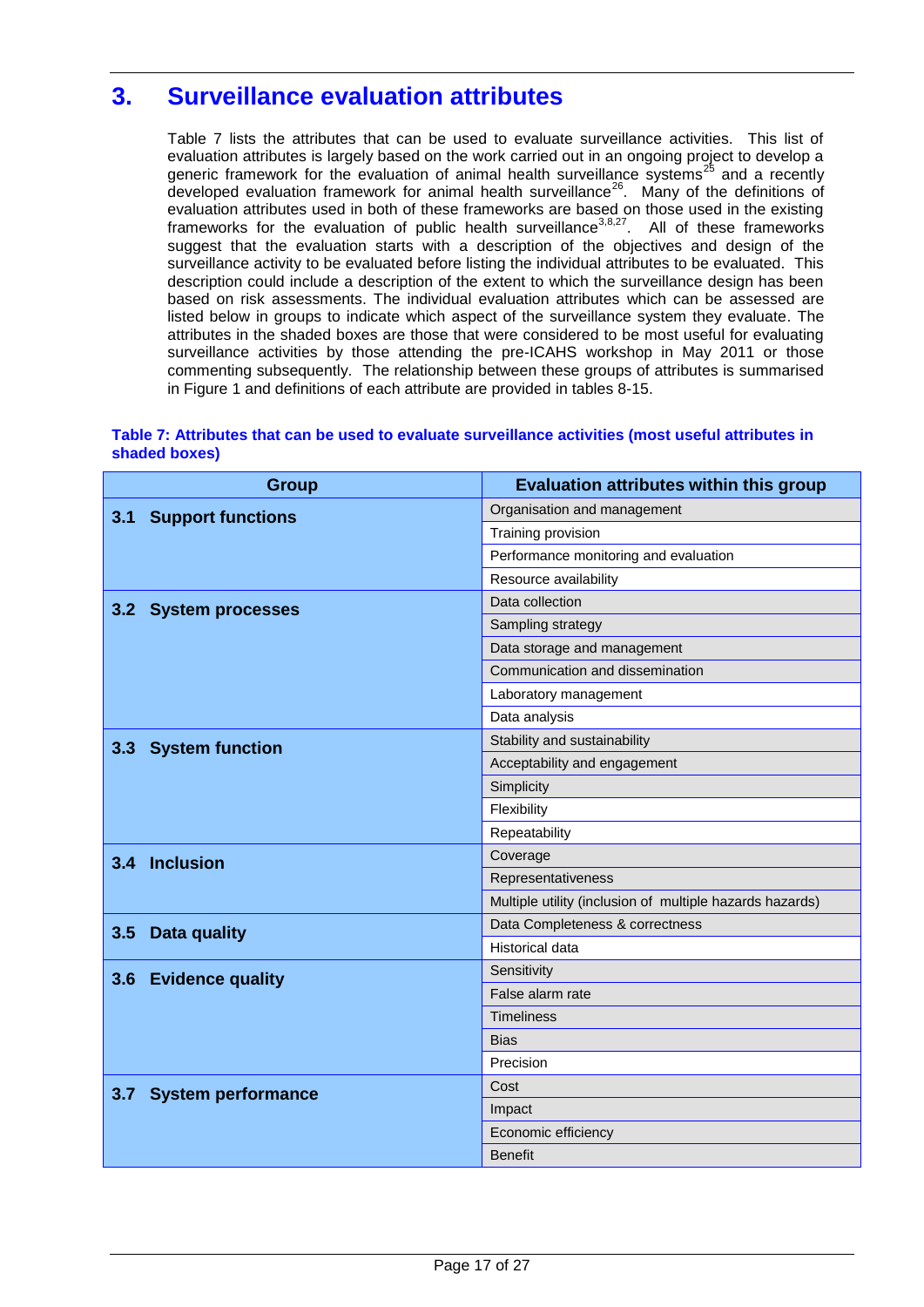

#### **Figure 1: Relationship between surveillance evaluation attributes – attributes in each outer circle tend to influence the value of those attributes in inner circles**

| Table 8: 3.1 Attributes aimed at evaluating the support functions |  |  |
|-------------------------------------------------------------------|--|--|
|-------------------------------------------------------------------|--|--|

| <b>Attribute</b>                                       | <b>Definition / description</b>                                                                                                                                                                                                                                                                                                                                                                                                                                                              |
|--------------------------------------------------------|----------------------------------------------------------------------------------------------------------------------------------------------------------------------------------------------------------------------------------------------------------------------------------------------------------------------------------------------------------------------------------------------------------------------------------------------------------------------------------------------|
| Organisation and management <sup>26</sup>              | An assessment of organisational structures include<br>whether the objectives are relevant and clearly defined<br>and the existence of steering and technical committees<br>whose members are representative of the surveillance<br>stakeholders. The members of these committees should<br>have appropriate expertise, clearly defined roles and<br>responsibilities; these member should hold meetings (with<br>minutes taken and kept) regularly to oversee the function of<br>the system. |
| Training provision <sup>26</sup>                       | Provision of adequate initial training and an ongoing<br>program of training for those implementing the surveillance<br>system                                                                                                                                                                                                                                                                                                                                                               |
| Performance monitoring and<br>evaluation <sup>26</sup> | Whether performance indicators are routinely used to<br>monitor system performance and periodic external<br>evaluations are used to assess the system outputs in<br>relation to its objectives                                                                                                                                                                                                                                                                                               |
| Resource availability                                  | An assessment of the financial and human resources<br>available for implementing the surveillance activity<br>including the expertise and capability of personnel                                                                                                                                                                                                                                                                                                                            |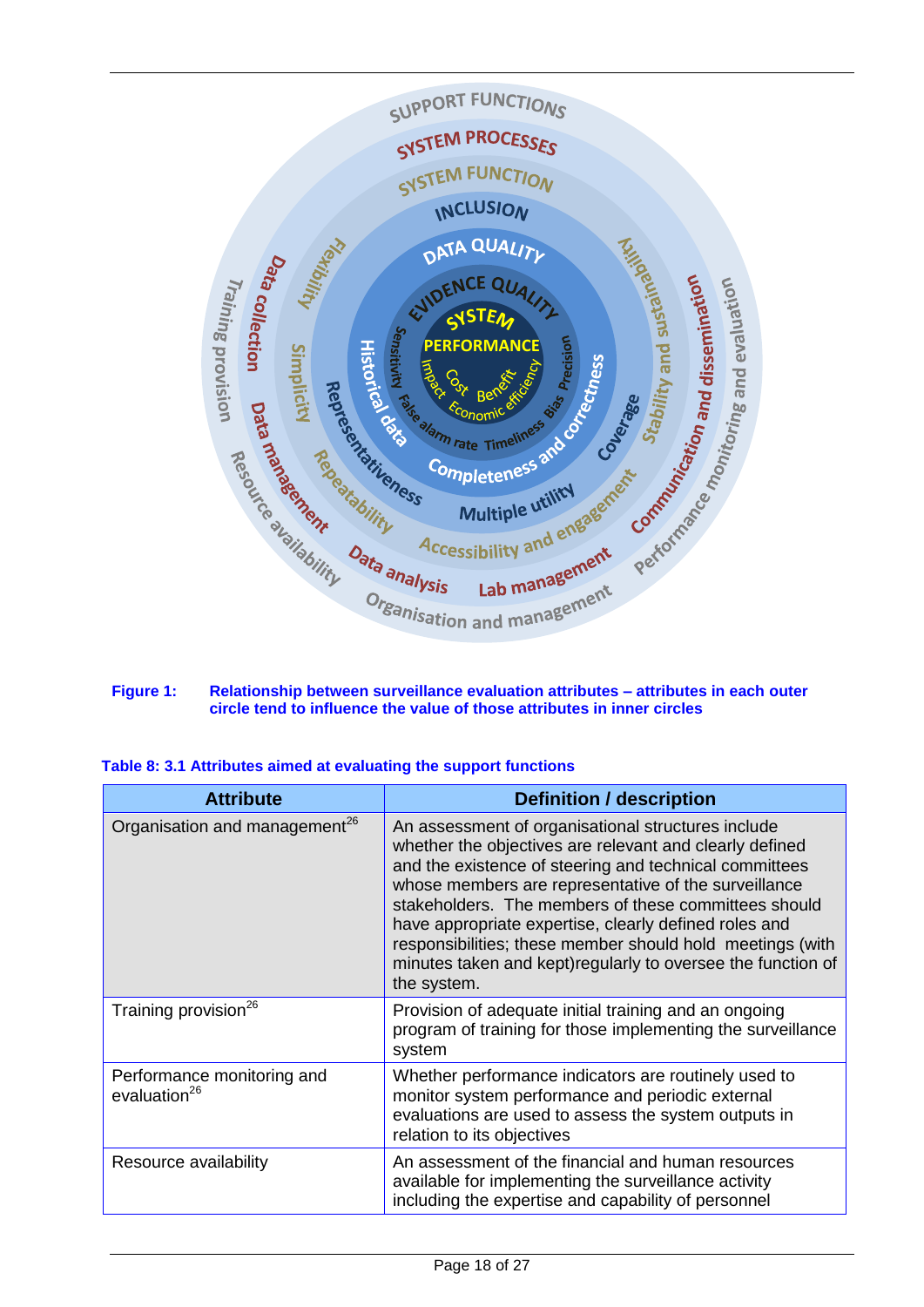| <b>Attribute</b>                                 | <b>Definition / description</b>                                                                                                                                                                                                                                                                                                                                                                                                                                                                                                                                                                                                                                                                                                                                                                                                                                                               |
|--------------------------------------------------|-----------------------------------------------------------------------------------------------------------------------------------------------------------------------------------------------------------------------------------------------------------------------------------------------------------------------------------------------------------------------------------------------------------------------------------------------------------------------------------------------------------------------------------------------------------------------------------------------------------------------------------------------------------------------------------------------------------------------------------------------------------------------------------------------------------------------------------------------------------------------------------------------|
| Data collection <sup>25</sup>                    | The use of appropriate data sources and collection<br>methods including automation of data collection where<br>appropriate and the existence of a case definition and a<br>data collection protocol                                                                                                                                                                                                                                                                                                                                                                                                                                                                                                                                                                                                                                                                                           |
| Sampling strategy                                | Use of appropriate sampling strategies including the use of<br>risk-based approaches (i.e. risk-based requirement<br>calculation or risk-based sampling) and pooled sampling<br>where appropriate. The basis of the risks used in the<br>design of the risk-based sampling strategy should be<br>assessed.                                                                                                                                                                                                                                                                                                                                                                                                                                                                                                                                                                                    |
| Data storage and management <sup>25</sup>        | Appropriate use and documentation of data management<br>systems for processing information, including data<br>processing protocols, and effective use of data verification<br>procedures and of data storage and back-up procedures                                                                                                                                                                                                                                                                                                                                                                                                                                                                                                                                                                                                                                                           |
| Communication and<br>dissemination <sup>25</sup> | An assessment of the methods used and ease of<br>information exchange between people involved at all levels<br>of the surveillance system (providers, analysers and users<br>of surveillance data). Include an assessment of the data<br>and information provided and of the timeliness and types<br>of outputs produced. The efforts made to disseminate<br>these outputs including the use of web-based systems<br>should also be assessed. The methods used to provide<br>feedback to data providers and to increase their<br>awareness about hazards and surveillance activities<br>should also be assessed. Internal communication and<br>dissemination is directed at those working within the<br>surveillance network or system. External communication<br>and dissemination is directed at those outside the<br>surveillance network or system (e.g. international<br>organisations). |
| Laboratory management <sup>25</sup>              | Whether testing is carried out using appropriate methods<br>with quality assurance scheme and timely and accurate<br>delivery of results                                                                                                                                                                                                                                                                                                                                                                                                                                                                                                                                                                                                                                                                                                                                                      |
| Data analysis <sup>25</sup>                      | Whether appropriate methods are used for the analysis<br>and interpretation of data at an appropriate frequency                                                                                                                                                                                                                                                                                                                                                                                                                                                                                                                                                                                                                                                                                                                                                                               |

#### **Table 9: 3.2 Attributes aimed at evaluating the system processes**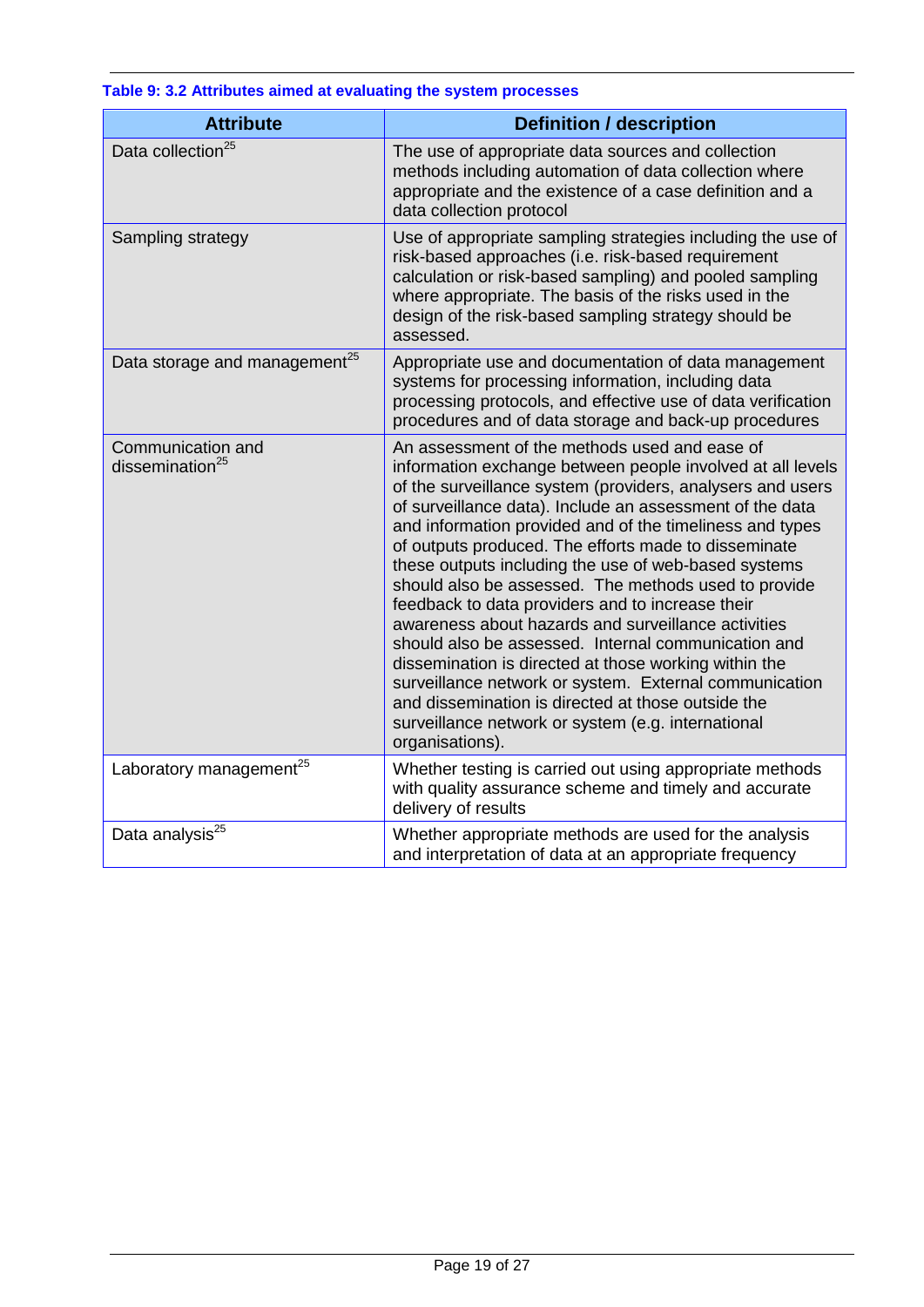| <b>Attribute</b>                               | <b>Definition / description</b>                                                                                                                                                                                                                                                                                                                                                                                                                                                                                                                                                              |
|------------------------------------------------|----------------------------------------------------------------------------------------------------------------------------------------------------------------------------------------------------------------------------------------------------------------------------------------------------------------------------------------------------------------------------------------------------------------------------------------------------------------------------------------------------------------------------------------------------------------------------------------------|
| Stability and sustainability $3,8,25$          | The ability to function without failure (reliability), the ability<br>to be operational when needed (availability) and the<br>robustness and ability of the system to be ongoing in the<br>long term (sustainability).                                                                                                                                                                                                                                                                                                                                                                       |
| Acceptability and engagement <sup>3,8,25</sup> | Willingness of persons and organisations to participate in<br>the surveillance system, and the degree to which each of<br>these users is involved in the surveillance process<br>including the participation of stakeholders in the steering<br>and technical committees. Could include an assessment of<br>stakeholder awareness of the system and their<br>understanding of it. Could also assess their beliefs about<br>the benefits or adverse consequences of their participation<br>in the system including the provision of compensation for<br>the consequence of disease detection. |
| Simplify <sup>1</sup>                          | Refers to the surveillance system structure, ease of<br>operation and flow of data through the system.                                                                                                                                                                                                                                                                                                                                                                                                                                                                                       |
| Flexibility $3,8,25$                           | Ability to adapt to changing information needs or operating<br>conditions with little additional time, personnel or allocated<br>funds. Flexible systems can accommodate new health-<br>hazards, changes in case definitions or technology, and<br>variations in funding or reporting sources                                                                                                                                                                                                                                                                                                |
| Repeatability <sup>25</sup>                    | How consistently the study results can be reproduced over<br>time.                                                                                                                                                                                                                                                                                                                                                                                                                                                                                                                           |

#### **Table 10: 3.3 Attributes aimed at evaluating the system function**

#### **Table 11: 3.4 Attributes aimed at evaluating inclusion**

| <b>Attribute</b>                       | <b>Definition / description</b>                                                                                                                                                                                                                                                                                                |
|----------------------------------------|--------------------------------------------------------------------------------------------------------------------------------------------------------------------------------------------------------------------------------------------------------------------------------------------------------------------------------|
| Coverage <sup>25</sup>                 | The proportion of the population of interest (target<br>population) that is included in the surveillance activity.                                                                                                                                                                                                             |
| Representativeness <sup>1,3,8,25</sup> | The extent to which the features of the population of<br>interest are reflected by the population included in the<br>surveillance activity. These features may include herd<br>size, production type, age, sex or geographical location or<br>time of sampling (important for some systems e.g. for<br>vector-borne infection) |
| Multiple utility <sup>25</sup>         | Whether the system captures information about more than<br>one hazard                                                                                                                                                                                                                                                          |

#### **Table 12: 3.5 Attributes aimed at evaluating the quality of the data collected**

| <b>Attribute</b>                                         | <b>Definition / description</b>                                                                                                                                                               |
|----------------------------------------------------------|-----------------------------------------------------------------------------------------------------------------------------------------------------------------------------------------------|
| Data completeness and<br>correctness <sup>1,3,8,25</sup> | The proportion of data that were intended to be collected<br>that actually was collected and the proportion of data<br>entries that correctly reflect the true value of the data<br>collected |
| Historical data <sup>25</sup>                            | Quality and accessibility of archived data.                                                                                                                                                   |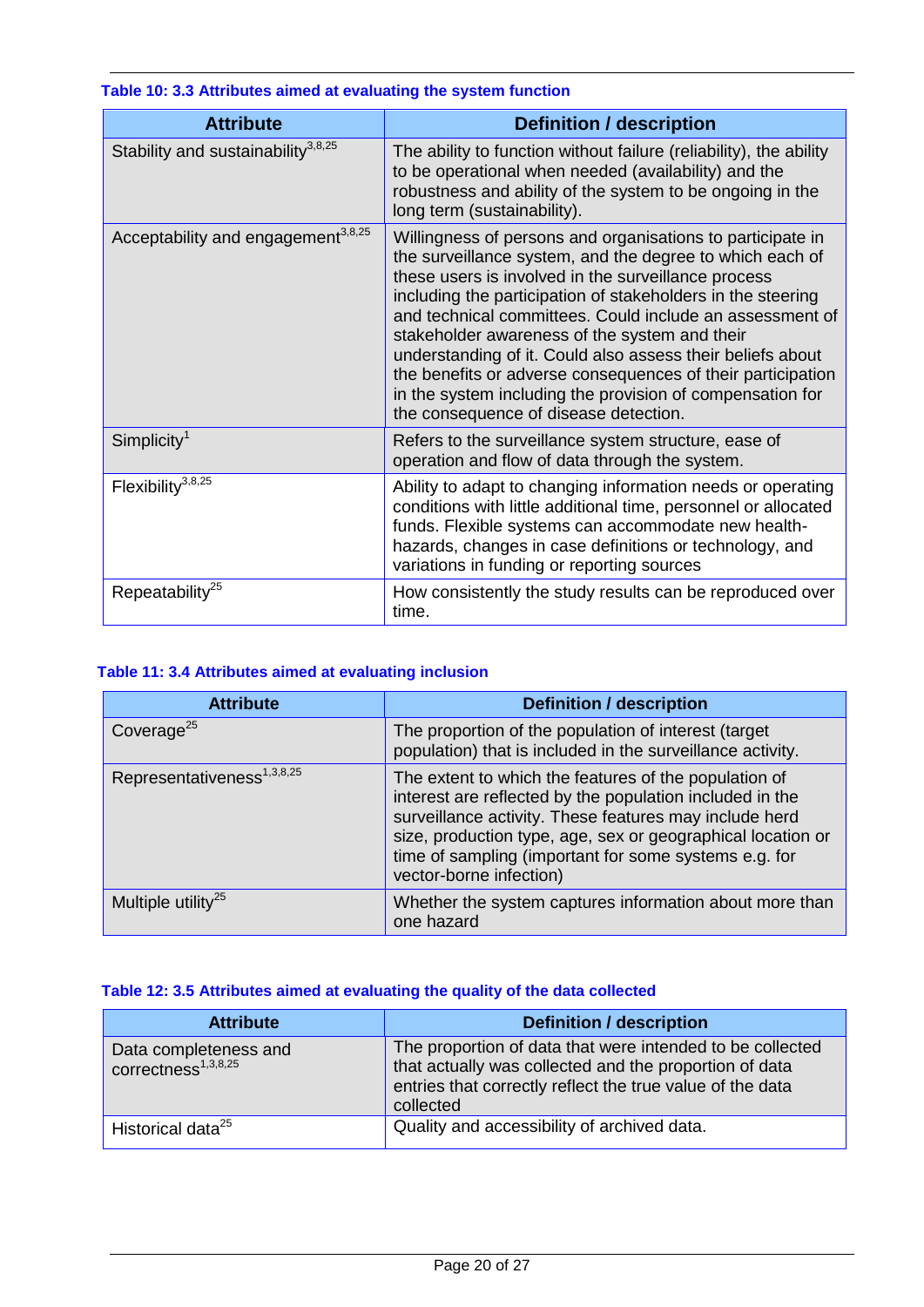| <b>Attribute</b>              | <b>Definition / description</b>                                                                                                                                                                                                                                                                                                                                                                                                                                                                                                                                                                                                                                                                                                                                                                                                                                                                                                                                                                  |  |
|-------------------------------|--------------------------------------------------------------------------------------------------------------------------------------------------------------------------------------------------------------------------------------------------------------------------------------------------------------------------------------------------------------------------------------------------------------------------------------------------------------------------------------------------------------------------------------------------------------------------------------------------------------------------------------------------------------------------------------------------------------------------------------------------------------------------------------------------------------------------------------------------------------------------------------------------------------------------------------------------------------------------------------------------|--|
| Sensitivity <sup>1,8,25</sup> | Sensitivity of a surveillance system can be considered on<br>three levels.<br>Surveillance sensitivity (case detection) refers to<br>$\bullet$<br>the proportion of individual animals or herds in the<br>population of interest that have the health-related<br>condition of interest and that the surveillance system is<br>able to detect<br>Surveillance sensitivity (outbreak detection) refers<br>$\bullet$<br>to the probability that the surveillance system will<br>detect a significant increase (outbreak) of disease.<br>This requires a clear definition of what constitutes an<br>outbreak.<br>Surveillance sensitivity (presence) - refers to the<br>$\bullet$<br>probability that disease will be detected if present at a                                                                                                                                                                                                                                                       |  |
|                               | certain level (prevalence) in the population.                                                                                                                                                                                                                                                                                                                                                                                                                                                                                                                                                                                                                                                                                                                                                                                                                                                                                                                                                    |  |
| False alarm rate              | Proportion of negative events (e.g. non-outbreak periods)<br>incorrectly classified as events (e.g.outbreaks). This is<br>the inverse of the specificity <sup>25</sup> but can be more easily<br>understood than specificity.                                                                                                                                                                                                                                                                                                                                                                                                                                                                                                                                                                                                                                                                                                                                                                    |  |
| Timeliness <sup>3,8,25</sup>  | Timeliness can be defined in various ways<br>This is usually defined as the time between any two<br>defined steps in a surveillance system., The time<br>points chosen are likely to vary depending on the<br>purpose of the surveillance activity. For outbreak<br>detection this can be defined using various time points<br>(e.g. the time between exposure to the infectious agent<br>and the initiation of risk-mitigation measures or the<br>time between when disease could have been detected<br>and reported and the time when it actually was<br>reported).<br>For planning purposes timeliness can also be defined<br>as whether surveillance detects changes in time for<br>risk-mitigation actions to reduce the likelihood of<br>further spread. One way of measuring this would be to<br>assess the number of cases present in the population<br>when disease was detected.<br>The precise definition of timeliness chosen should be<br>stated as part of the evaluation process. |  |
| Bias <sup>25</sup>            | The extent to which a prevalence estimate produced by<br>the surveillance system deviates from the value of the true<br>prevalence. Bias is reduced as representativeness is<br>increased                                                                                                                                                                                                                                                                                                                                                                                                                                                                                                                                                                                                                                                                                                                                                                                                        |  |
| Precision <sup>25</sup>       | How closely defined a numerical estimate is. A precise<br>estimate has a narrow confidence interval. Precision is<br>influenced by prevalence, sample size and surveillance<br>system quality.                                                                                                                                                                                                                                                                                                                                                                                                                                                                                                                                                                                                                                                                                                                                                                                                   |  |

### **Table13: 3.6 Attributes aimed at evaluating the quality of the evidence provided**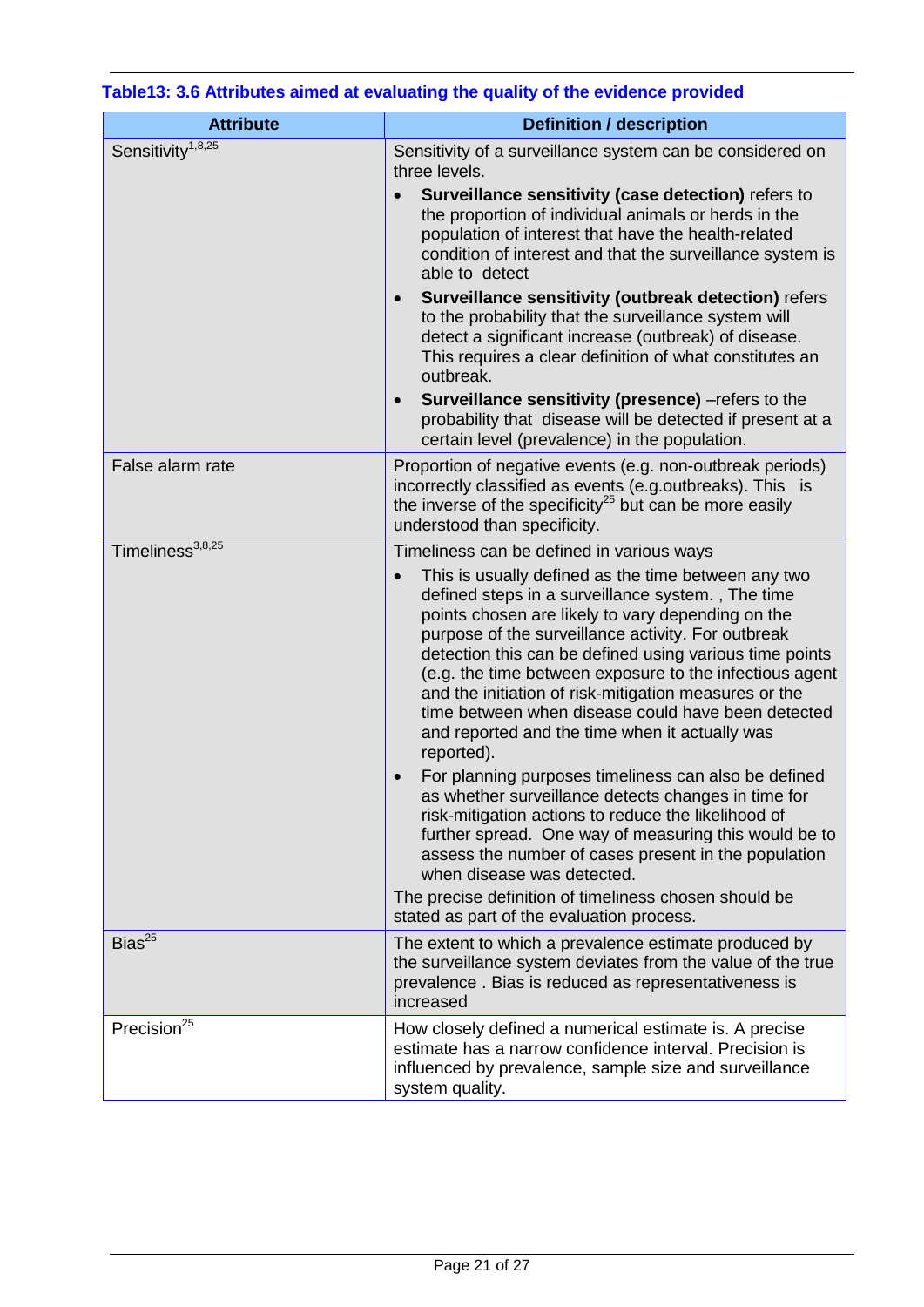| <b>Attribute</b>                       | <b>Definition / description</b>                                                                                                                                                                                                                                                                                                                                                                                                                                                                                                                                                                                                                                                                                                                                                                                                     |
|----------------------------------------|-------------------------------------------------------------------------------------------------------------------------------------------------------------------------------------------------------------------------------------------------------------------------------------------------------------------------------------------------------------------------------------------------------------------------------------------------------------------------------------------------------------------------------------------------------------------------------------------------------------------------------------------------------------------------------------------------------------------------------------------------------------------------------------------------------------------------------------|
| Cost <sup>3,25</sup>                   | The evaluation should list and quantify each of the<br>resources required to operate the surveillance system and<br>identify who provides eachresource. These resources<br>could include: time, personnel, financial input and<br>equipment.                                                                                                                                                                                                                                                                                                                                                                                                                                                                                                                                                                                        |
| Impact <sup>25</sup>                   | This indicates the changes that have been made based on<br>the results of the surveillance providing a measur of the<br>usefulness of the surveillance system in relation to its<br>aims. This should include details of actions taken as a<br>result of the information provided by the surveillance<br>system (e.g. changes in protocols or behaviour, changes<br>in mitigation actions and especially changes in disease<br>occurrence                                                                                                                                                                                                                                                                                                                                                                                           |
| Economic efficiency <sup>1,28, x</sup> | Whether the surveillance system produces the desired<br>effect without wasting resources. Three levels of economic<br>efficiency can be defined:<br>Optimisation: maximising the net benefit to society<br>achieved by the allocation of scarce resources to<br>animal health surveillance and intervention to avoid<br>losses resulting from animal diseases<br>Acceptability: ensuring that the benefits generated by a<br>$\bullet$<br>mitigation policy at least cover its costs, this is<br>commonly assessed using cost-benefit analysis<br>Cost-minimisation: ensuring that a technical target for<br>$\bullet$<br>disease mitigation (e.g. time to detection) is achieved<br>at minimum cost without quantifying the benefit in<br>monetary terms, this can be assessed using cost-<br>effectiveness or least-cost analysis |
| Benefit <sup>25</sup>                  | Direct and indirect advantages produced by the<br>surveillance system. This does not need to be limited to<br>financial savings and better use of resources but can also<br>include any losses avoided due to the existence of the<br>system and the information it provides. These avoided<br>losses may include improved animal production;<br>maintenance of a structured network of actors able to<br>react appropriately against a future threat; improved public<br>health; increased understanding about a disease;<br>maintained or increased trade; or improved ability to react<br>in case of an outbreak of disease                                                                                                                                                                                                      |

#### **Table 14: 3.7 Attributes aimed at evaluating the performance of the system**

<u>.</u>

**Notes** 

**x** Economic efficiency considers both the positive and negative consequences of surveillance (i.e. costs and benefits)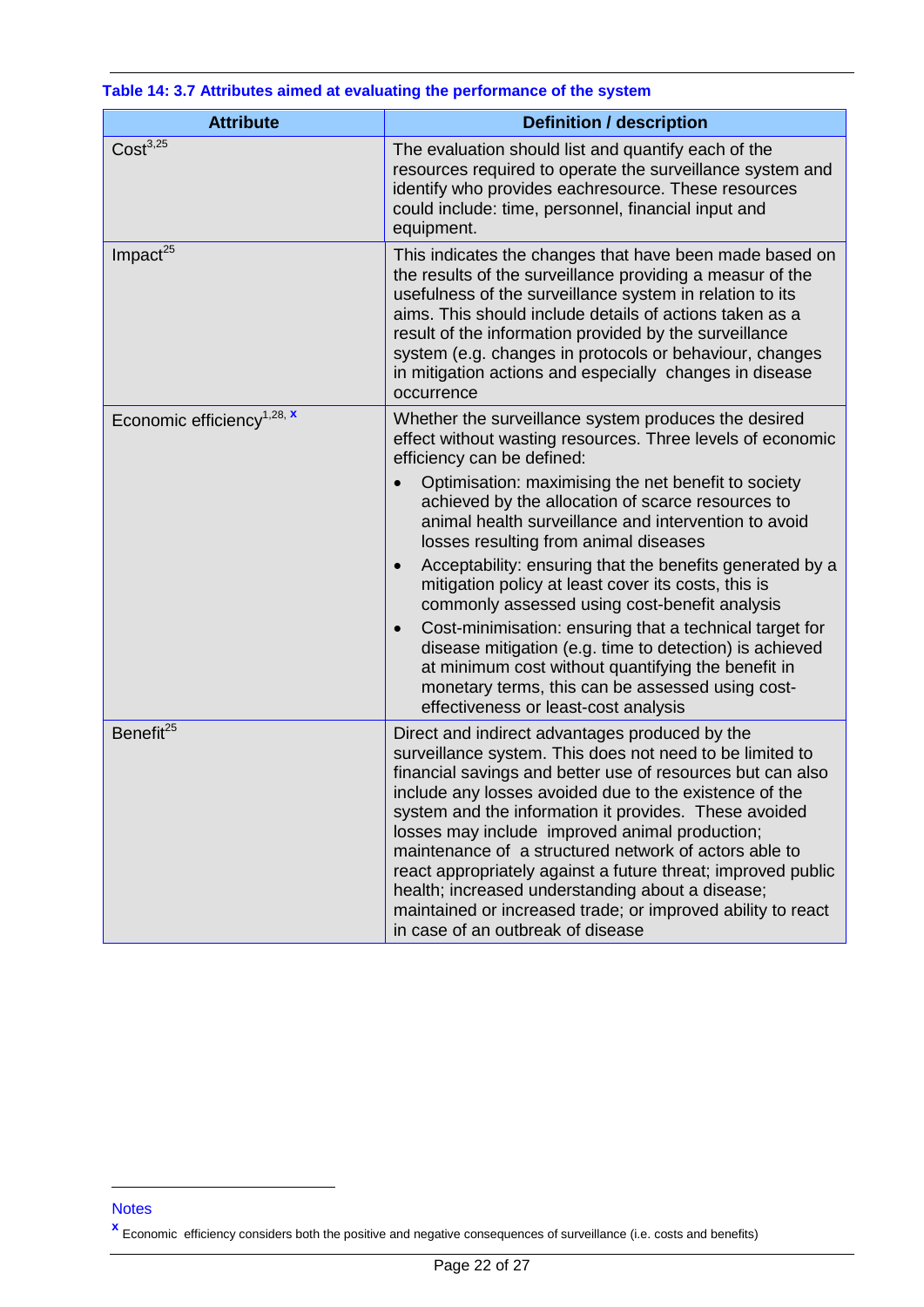#### <span id="page-22-0"></span>**References**

- 1. Hoinville L, Ellis-Iversen J, Vink D, Watson E, Snow L and Gibbens J. (2009) Discussing the development and application of methods for effective surveillance in livestock populations: Report of a workshop held prior to the ISVEE conference, Durban, South Africa available at http://www.defra.gov.uk/ahvla-en/disease-control/surveillance/pre-isvee-workshop/ (accessed on 16/07/13)
- 2. OIE Terrestrial Animal Health Code 2011 [http://www.oie.int/international-standard](http://www.oie.int/international-standard-setting/terrestrial-code/access-online/)[setting/terrestrial-code/access-online/](http://www.oie.int/international-standard-setting/terrestrial-code/access-online/) (accessed on 11/12/11)
- 3. German RR, Lee LM, Horan JM, Milstein RL, Pertowski CA, Waller MN. (2001) Updated guidelines for evaluating public health surveillance systems: recommendations from the Guidelines Working Group. MMWR Recomm Rep, 50:1-35 available at <http://www.cdc.gov/mmwr/preview/mmwrhtml/rr5013a1.htm> (accessed on 12/11/11)
- 4. Doherr MG, Audige L. (2001) Monitoring and surveillance for rare health-related events: a review from the veterinary perspective. Phil Trans R Soc Lond B 356 1097-06
- 5. Fricker RD. (2011) Some methodological issues in biosurveillance. Statistics in Medicine 30: 403-15.
- 6. Biosecurity surveillance strategy, MAF, New Zealand [http://www.biosecurity.govt.nz/files/pests/surv-mgmt/surv/biosecurity-surveillance-strategy-](http://www.biosecurity.govt.nz/files/pests/surv-mgmt/surv/biosecurity-surveillance-strategy-2020.pdf)[2020.pdf](http://www.biosecurity.govt.nz/files/pests/surv-mgmt/surv/biosecurity-surveillance-strategy-2020.pdf) (accessed on 11/12/11)
- 7. Dufour B, Hendrikx P. (2009) Epidemiological surveillance in animal health. CIRAD, FAO, OIE, AEEMA.
- 8. Buehler JW, Hopkins RS, Overhage JM, Sosin DM, Van Tong MPH (2004) Framework for evaluating public health surveillance systems for early outbreak detection. MMWR 53:1-11 available at<http://www.cdc.gov/mmwr/preview/mmwrhtml/rr5305a1.htm> (accessed on 12/11/11)
- 9. CDC (2006) Annotated bibliography for syndromic surveillance. [http://www.cdc.gov/ncphi/disss/nndss/syndromic.htm \(accessed on 17/12/11\)](http://www.cdc.gov/ncphi/disss/nndss/syndromic.htm%20(accessed%20on%2017/12/11))
- 10. Triple-S: Syndromic surveillance systems in Europe<http://www.syndromicsurveillance.eu/> (accessed on 11/04/11)
- 11. ECDC Surveillance of communicable disease in the European Union. A long-term strategy: 2008-2013 [http://ecdc.europa.eu/en/aboutus/Key%20Documents/08-](http://ecdc.europa.eu/en/aboutus/Key%20Documents/08-13_KD_Surveillance_of_CD.pdf) 13 KD Surveillance of CD.pdf (accessed on 28/0911)
- 12. Lysons RE, Gibbens JC, Smith LH. (2007) Progress with enhancing veterinary surveillance in the United Kingdom. The Veterinary Record 106: 105-112.
- 13. Stärk KDC, Regula G, Hernandez J, Knopf LEA, Fuchs K, Morris RS, Davies P. (2006) Concepts for Risk-Based Surveillance in the Field of Veterinary Medicine and Veterinary Public Health: Review of Current Approaches. Bmc Health Serv Res 6:20
- 14. McKenzie J, Simpson H, Langstaff, I. (2007) Development of methodology to prioritise wildlife pathogens for surveillance. Preventive Veterinary Medicine. 81: 194-210
- 15. Schwermer H, Reding I, Hadorn DC. (2009) Risk-based sample size calculation for consecutive surveys to document freedom from animal diseases 92: 366-372
- 16. Gustafson L, Klotins K, Tomlinson S, Karreman G, Cameron A, Wagner B, Remmenga M, Bruneau, Scott A. (2010) Combining surveillance and expert evidence of viral hemorrhagic septicaemia freedom: A decision science approach. Preventive Veterinary Medicine 94: 140- 153
- 17. Alban L, Boes J, Kreiner H, Petersen JV, Willeberg P (2008) Towards a risk-based surveillance for Trichinella spp. in Danish pig production. Preventive Veterinary Medicine 87:340-357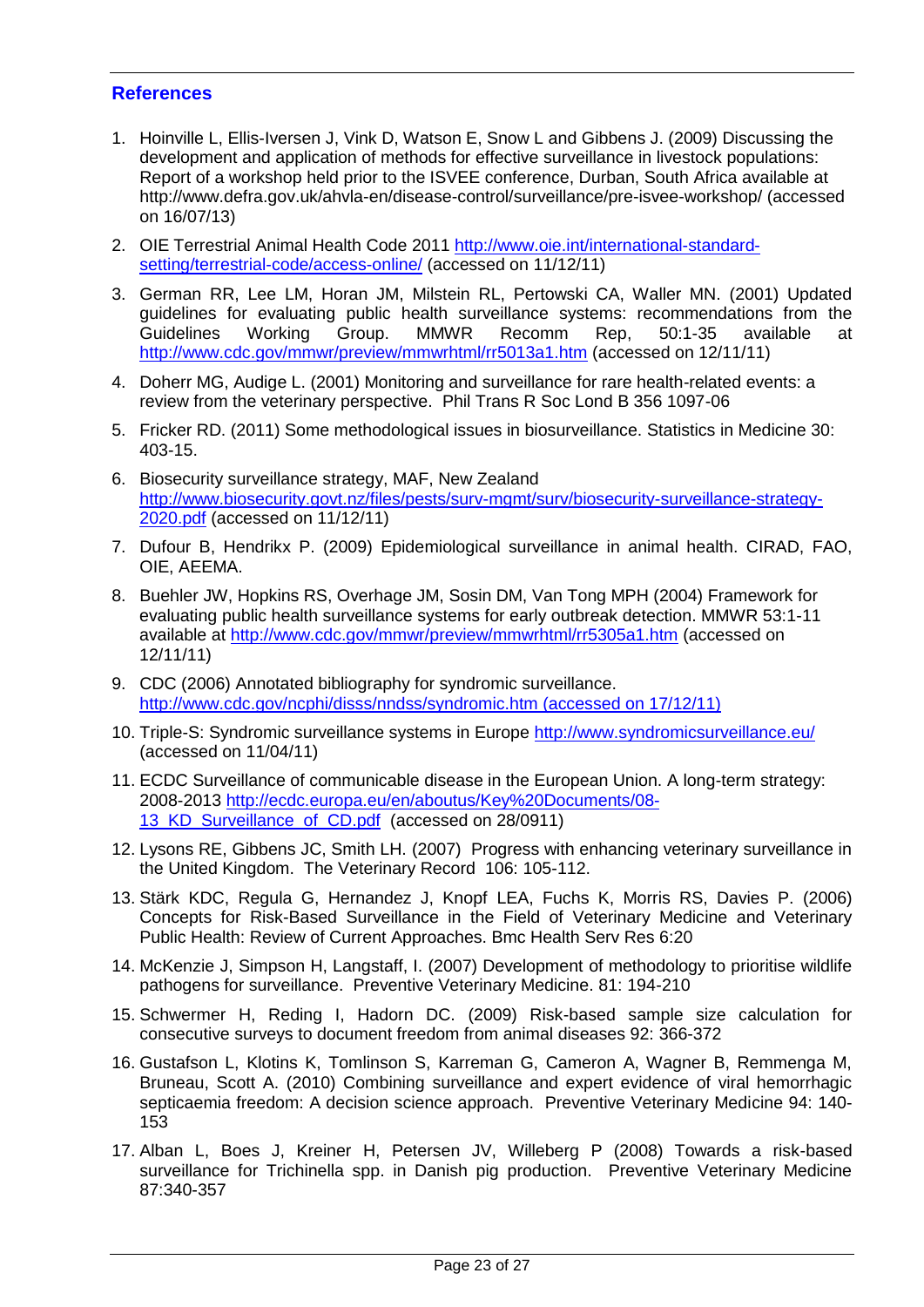- 18. Benschop J, Stevenson MA, Dahl J, French NP (2008) Towards incorporating spatial risk analysis for Salmonella sero-postivity into the Danish swine surveillance programme Preventive Veterinary Medicine 83: 247-359
- 19. Tracey JP (2010) Risk-based surveillance of avian influenza in Australia's wild birds Wildlife Research 37 134-144
- 20. Martin RAJ, Cameron AR, Greiner M. (2007) Demonstrating freedom from disease using multiple complex data sources 1: A new methodology based on scenario trees. Preventive Veterinary Medicine 79:71-97.
- 21. King LJ. (2005) Emerging and re-emerging zoonotic diseases: challenges and opportunities. Compendium of technical items presented to the international committee or to regional commissions of the OIE 1-29
- 22. Häsler B, Howe KS, Stärk KDC (2011) Conceptualising the technical relationship of animal disease surveillance to intervention and mitigation as a basis for economic analysis'*BMC Health Services Research* 2011, **11**:225
- 23. Woolhouse, M.E., 2002. Population biology of emerging and re-emerging pathogens. Trends Microbiol 10, S3-7
- 24. Ouagal M, Hendrikx P, Saegerman C, Berkvens D. [Comparison between active and passive](http://www.ncbi.nlm.nih.gov/pubmed/20655291)  [surveillance within the network of epidemiological surveillance of animal diseases in Chad.](http://www.ncbi.nlm.nih.gov/pubmed/20655291) Acta Trop. 2010, 116(2):147-151.
- 25. RVC/AHVLA Generic evaluation framework being developed in Defra funded project R10: SE4302
- 26. OASIS evaluation tool website [www.survepi.org/oasis](file:///C:/Documents%20and%20Settings/m158515/Documents%20and%20Settings/shared/R&D/CERA/CERA%20Shared/DIS/2011-2012/Working%20Documents%20-%20Science/3.2%20ICAHS/Draft%20Outputs/www.survepi.org/oasis) accessed on 5 January 2011
- 27. HSCC (2004) Framework and tools for evaluating health surveillance systems. Report prepared by Health Surveillance Coordinating Committee (HSCC), Population and Public Health Branch, Health Canada for Branch Executive Committee, Population and Public Health Branch Health Canada
- 28. Häsler BN. Economic assessment of veterinary surveillance programmes that are part of the national control plan of Switzerland. PhD Thesis University of London 2011p144
- 29. Morse, S.S., 2012. Public health surveillance and infectious disease detection. Biosecurity and bioterrorism : biodefense strategy, practice, and science 10, 6-16.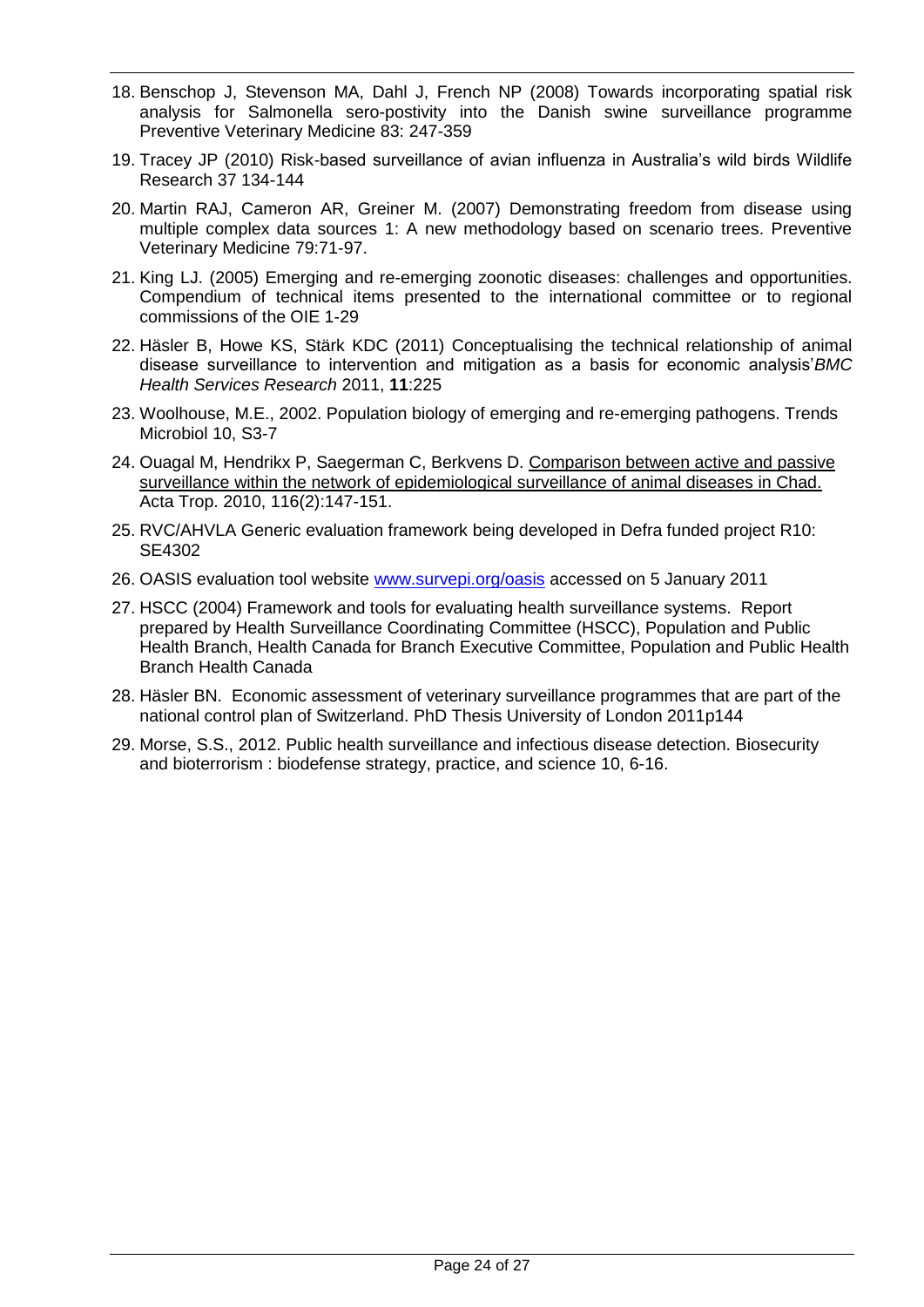### <span id="page-24-0"></span>**Appendix 1 – Participants at the pre-ICAHS workshop held in May 2011**

Workshop participants (n=29) – those in bold provided comments on the draft outputs or participated in discussions about specific definitions following the workshop

| <b>Name</b>             | <b>Organisation</b>                            | <b>Country</b>           |
|-------------------------|------------------------------------------------|--------------------------|
| Lis Alban               | Danish Agriculture & Food Council              | <b>Denmark</b>           |
| <b>Didier Calavas</b>   | <b>Anses</b>                                   | <b>France</b>            |
| Julian Drewe            | <b>RVC</b>                                     | <b>UK</b>                |
| <b>Celine Dupuy</b>     | Anses                                          | France                   |
| Alexandre               |                                                | France                   |
| Fediaevsky              | Ministry of Agriculture                        |                          |
| Toby Floyd              | <b>AHVLA</b>                                   | $\overline{\mathsf{UK}}$ |
| <b>Jane Gibbens</b>     | <b>AHVLA, Defra</b>                            | <b>UK</b>                |
| <b>Flavie Goutard</b>   | <b>CIRAD</b>                                   | France                   |
| George Gunn             | <b>SAC</b>                                     | <b>UK</b>                |
| <b>Lori Gustafson</b>   | <b>USDA</b>                                    | <b>USA</b>               |
| <b>Barbara Häsler</b>   | <b>RVC</b>                                     | <b>UK</b>                |
| Linda Hoinville         | <b>AHVLA</b>                                   | <b>UK</b>                |
| <b>Ann Lindberg</b>     | <b>National Veterinary Institute</b>           | <b>Sweden</b>            |
| <b>Jeffrey Mariner</b>  | ILRI (OIE Epidemiology ad hoc group<br>member) | Kenya                    |
| <b>Ailsa Milnes</b>     | <b>AHVLA</b>                                   | <b>UK</b>                |
| <b>Sophie Molia</b>     | <b>CIRAD</b>                                   | <b>Mali</b>              |
| Jean-Baptiste Perrin    | Anses                                          | France                   |
| Giuseppe Ru             | Instituto Zooprofilattico Sperimentale         | Italy                    |
| Claude Saegerman        | University of Liege                            | Belgium                  |
| <b>Mo Salman</b>        | <b>Colorado State University</b>               | <b>USA</b>               |
| Sara Schaerrer          | University of Bern                             | Switzerland              |
| Heinzpeter              |                                                | Switzerland              |
| Schwermer               | <b>Federal Veterinary Office</b>               |                          |
| <b>Aaron Scott</b>      | <b>USDA</b>                                    | <b>USA</b>               |
| Katharina Stärk         | <b>RVC</b>                                     | <b>UK</b>                |
| Daan Vink               | <b>Massey University</b>                       | New Zealand              |
| Linda Van               |                                                | <b>Netherlands</b>       |
| Wuyckhuise              | GD Animal Health Services, Deventer            |                          |
| <b>Eamon Watson</b>     | <b>AHVLA</b>                                   | <b>UK</b>                |
| <b>Preben Willeberg</b> | <b>University of California</b>                | <b>USA</b>               |
| Jennifer Wood Roe       | AHVLA, Defra                                   | <b>UK</b>                |

\* These participants contributed to the organisation and conduct of the workshop as group facilitators or note-takers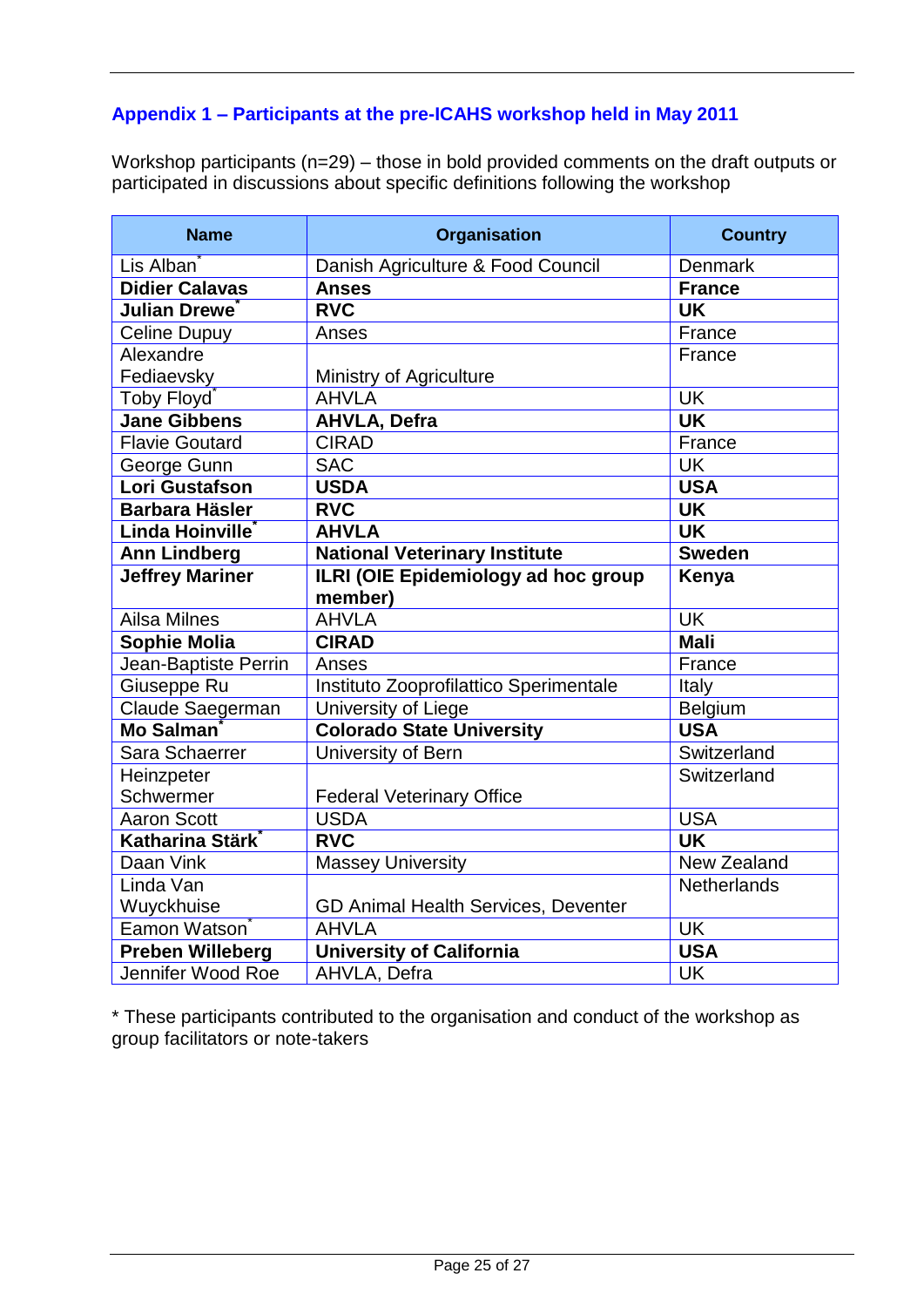### <span id="page-25-0"></span>**Appendix 2 – Others included in the circulation of the draft workshop outputs**

Others who were not able to attend the workshop but who were provided with an opportunity to comment on the draft output (n=20) – those in bold provided comments on the draft outputs or participated in discussions about specific definitions following the workshop

| <b>Name</b>              | <b>Organisation</b>                                    | <b>Country</b>     |
|--------------------------|--------------------------------------------------------|--------------------|
| Carolyn Beningo          | <b>FAO</b>                                             | Thailand           |
| <b>Angus Cameron</b>     | <b>AusVet Animal Health Services</b>                   | <b>France</b>      |
| <b>Alex Cook</b>         | <b>AHVLA</b>                                           | <b>UK</b>          |
| <b>Marcus Doherr</b>     | University of Bern                                     | Switzerland        |
| Sergio Duffy             | <b>INTA (OIE Scientific Commission</b><br>member)      | Argentina          |
| <b>Barbara Dufour</b>    | <b>Alfort Veterinary School</b>                        | France             |
| <b>Nicolas Ehrhardt</b>  | <b>Anses</b>                                           | <b>France</b>      |
| <b>Matthias Greiner</b>  | Federal Institute for risk<br>assessment               | Germany            |
| Daniela Hadorn           | <b>Federal Veterinary Office</b>                       | Switzerland        |
| Pascal Hendrikx          | Anses                                                  | France             |
| Lea Knopf                | <b>OIE</b>                                             | France             |
| Jessica Parry            | <b>AHVLA</b>                                           | <b>UK</b>          |
| <b>Dirk Pfeiffer</b>     | <b>RVC</b>                                             | <b>UK</b>          |
| <b>Marta Remmenga</b>    | <b>USDA</b>                                            | <b>USA</b>         |
| <b>Karl Rich</b>         | Norwegian Institute of International<br><b>Affairs</b> | Norway             |
| <b>Francois Roger</b>    | <b>CIRAD</b>                                           | France             |
| <b>Jonathan Rushton</b>  | <b>RVC</b>                                             | <b>UK</b>          |
| Gerdien Van Shaik        | GD Animal Health Services,<br>Deventer                 | <b>Netherlands</b> |
| <b>Marion Wooldridge</b> | <b>AHVLA</b>                                           | <b>UK</b>          |
| Cristobal Zepeda         | <b>USDA</b>                                            | <b>USA</b>         |